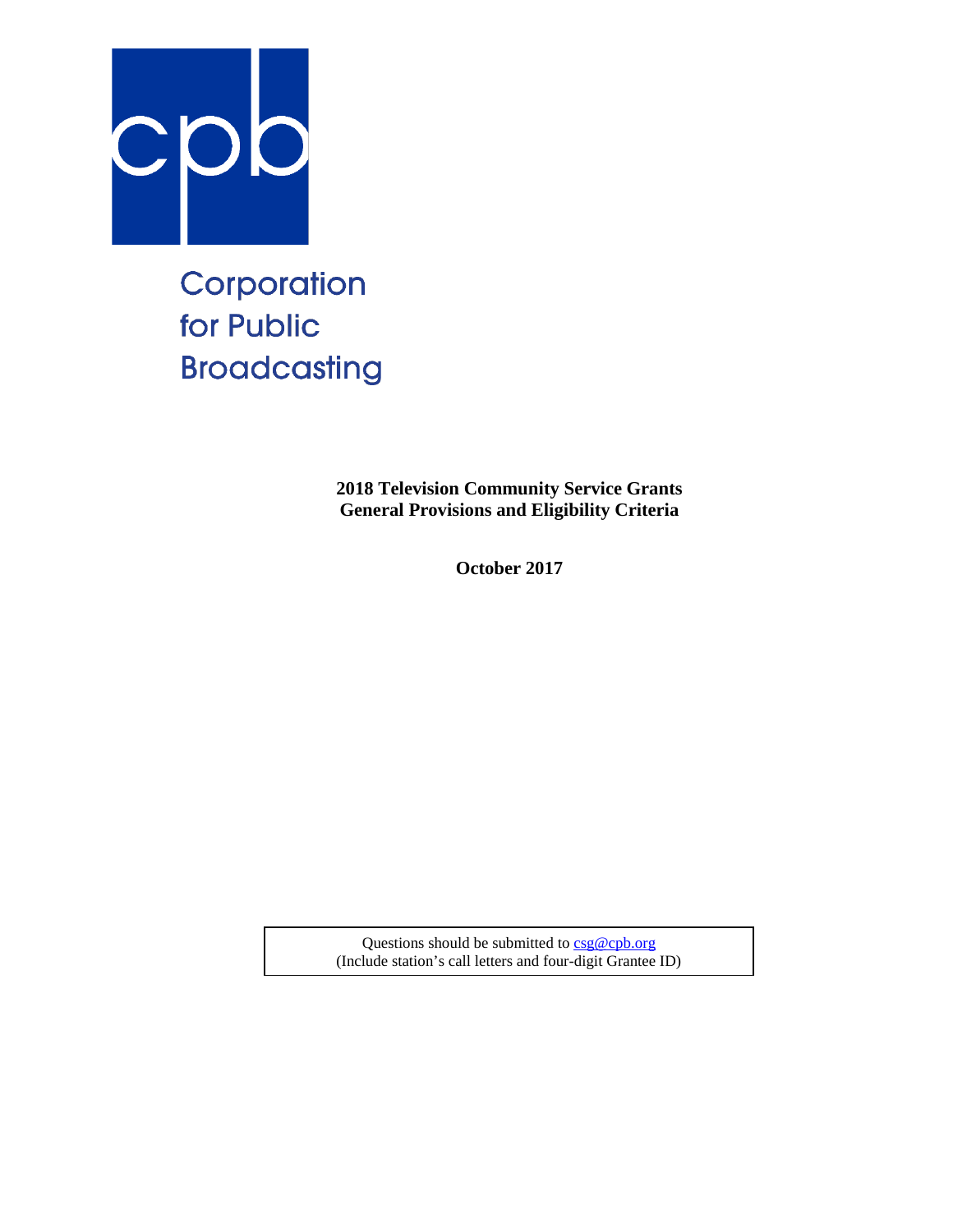## **Table of Contents**

| PART I.                                                                         |  |
|---------------------------------------------------------------------------------|--|
|                                                                                 |  |
|                                                                                 |  |
|                                                                                 |  |
|                                                                                 |  |
|                                                                                 |  |
|                                                                                 |  |
|                                                                                 |  |
|                                                                                 |  |
|                                                                                 |  |
|                                                                                 |  |
|                                                                                 |  |
|                                                                                 |  |
|                                                                                 |  |
|                                                                                 |  |
|                                                                                 |  |
|                                                                                 |  |
|                                                                                 |  |
|                                                                                 |  |
|                                                                                 |  |
|                                                                                 |  |
|                                                                                 |  |
|                                                                                 |  |
|                                                                                 |  |
|                                                                                 |  |
|                                                                                 |  |
| TELEVISION INTERCONNECTION (TV-IC) AND SUPPLEMENTAL CSG PROGRAMS 22<br>PART II. |  |
|                                                                                 |  |
|                                                                                 |  |
|                                                                                 |  |
|                                                                                 |  |
| PART III.                                                                       |  |
|                                                                                 |  |
|                                                                                 |  |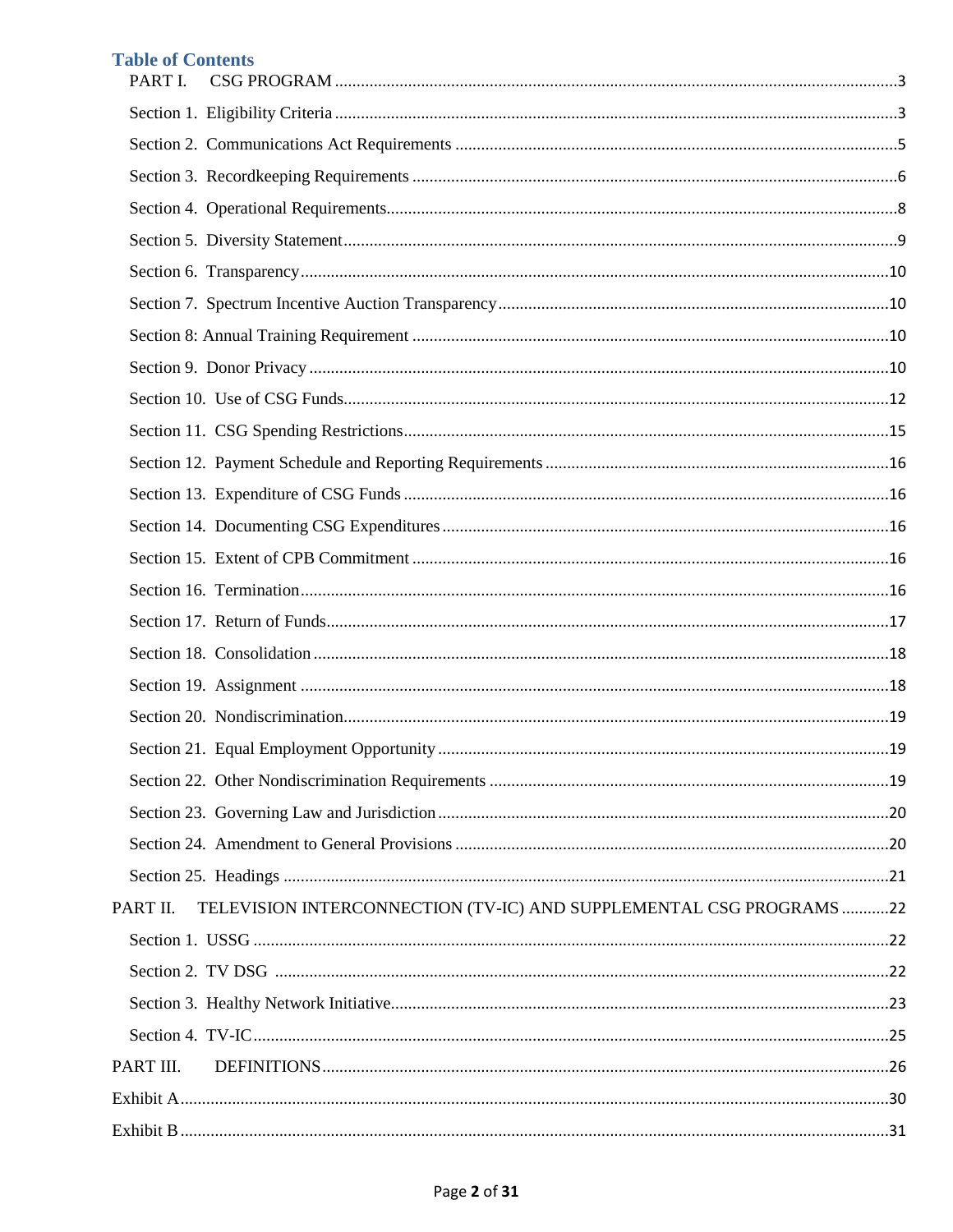

## **2018 Television Community Service Grants General Provisions and Eligibility Criteria**

These Television Community Service Grants General Provisions and Eligibility Criteria (General Provisions) set forth the requirements applicable to the Corporation for Public Broadcasting (CPB) Television Community Service Grant (CSG) program. Part I contains general requirements for the CSG Program, Part II applies to CPB's Supplemental CSG Programs, and Part III defines the terms used herein. CSG recipients must also comply with requirements in the documents identified in Exhibit A, which is attached hereto and incorporated herein by reference.

# <span id="page-2-0"></span>**PART I. CSG PROGRAM**

## <span id="page-2-1"></span>**Section 1. Eligibility Criteria**

- **A. Eligible Grantee:** An eligible Grantee is a Licensee that:
	- **1.** operates one or more full-power UHF or VHF television broadcast stations, at least one of which meets the eligibility criteria herein and is designated as the Licensee's Flagship Station in CPB's Integrated Station Information System;
	- **2.** received a CSG in FY 2017; and
	- **3.** is determined by CPB to be a qualified CSG recipient.
- **B.** Ineligible Stations: The following television stations are not eligible to receive a CSG:
	- **1.** closed-circuit stations;
	- **2.** stations that are managed and operated by and for students;
	- **3.** stations that primarily provide training programming to Licensee employees, clients, and/or representatives; and
	- **4.** stations licensed to political organizations.
- **C. Additional Eligibility Criteria:** Grantees in the categories below are subject to the following additional eligibility criteria:
	- **1. Joint Licensees:** Joint Licensees must individually meet the requirements set forth herein and the applicable General Provisions governing their radio CSG. Resources (including but not limited to NFFS, FT employees, and FTEs) designated to meet the requirements of one CSG may not be used to meet the requirements for any other CSG.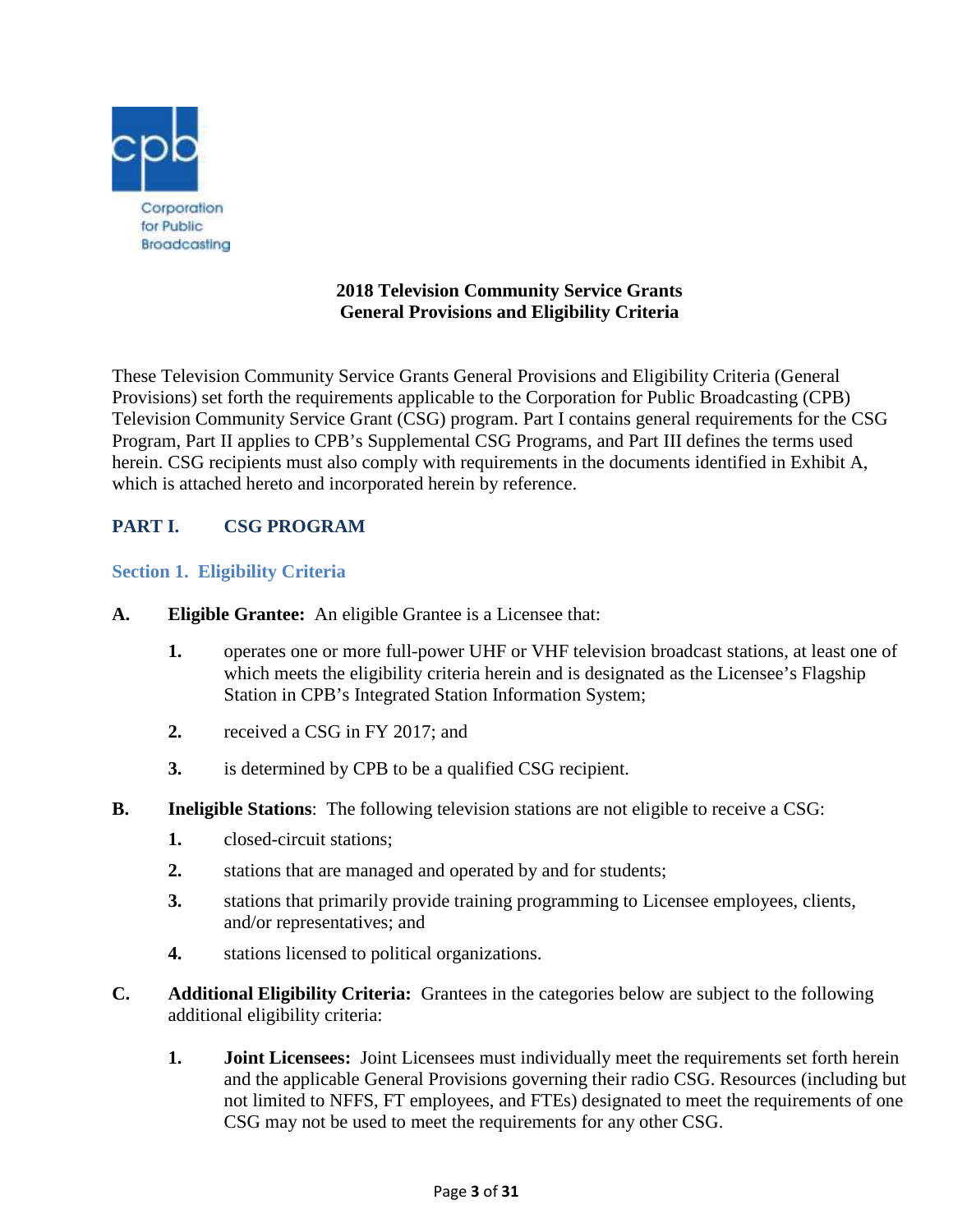**2. PDI Eligibility**<sup>[1](#page-3-0)</sup>: Secondary grantees qualifying for a PDI in a Multi-Provider Market must annually certify that its previous year's programming schedule met the PDI requirements.

CPB will periodically review a Secondary Grantee's compliance with the PDI requirements. If CPB finds Secondary Grantee has falsely certified its PDI eligibility, it may lose its PDI.

- **3. Minority Audience Service Station:** To qualify for a full CSG base grant, a station in a Multi-Provider Market must provide significant service to a minority group or groups through diverse programming that serves the needs and interests of minorities. Stations are deemed to be a minority audience service station if they meet at least one of the criteria below.
	- a. The station is licensed to a designated Historically Black College or University<sup>[2](#page-3-1)</sup>; or
	- **b.** The station is licensed to:
		- a Native American Tribe<sup>[3](#page-3-2)</sup>;
		- a consortium of Native American Tribes;
		- an entity controlled by a Native American Tribe<sup>[4](#page-3-3)</sup>; or
		- a community within recognized Tribal Lands, if a substantial portion of its coverage area consists of Tribal Lands.
- **D. Maintaining Eligibility:** A Licensee is responsible for ensuring its Grantee is in compliance with the General Provisions at all times during the Spending Period and must promptly notify CPB if Grantee fails to maintain the same, by email to the Director of TV CSG Policy and Review, at [csg@cpb.org](mailto:csg@cpb.org) (or the individuals CPB subsequently designates).

CPB reserves the right to reduce or eliminate a Grantee's CSG if CPB determines that the Grantee is not in compliance with the General Provisions.

- **E. TV CSG Re-Qualification:** A previously CSG-qualified Grantee will be allowed to apply for a CSG if it is in compliance with the General Provisions, and if
	- **1.** its Licensee does not receive a CSG for any other station that the Licensee owns; and
	- **2.** Grantees in a Multi-Provider Market must be Fully Differentiated Stations.
- **F. CPB Waiver:** CPB may, in its sole discretion and in exceptional circumstances, waive a nonstatutory eligibility criterion listed in Section 1, Eligibility Criteria, such as when a station

<span id="page-3-0"></span><sup>&</sup>lt;sup>1</sup> The PDI program is being phased out, beginning FY 2018 through FY 2020. PDIs will be reduced by 25 percent in FY 2018, 50 percent in FY 2019, and 75 percent in FY 2020. No PDIs will be awarded in FY 2021.

<span id="page-3-1"></span><sup>&</sup>lt;sup>2</sup> As defined by the Higher Education Act of 1965, 20 U.S.C. §1601, et seq., as amended.

<span id="page-3-2"></span><sup>&</sup>lt;sup>3</sup> Native American Tribe means any Native American Indian or Alaska Native tribe, band, pueblo, village, or community within the continental United States that the Secretary of the Interior presently acknowledges to exist as an Indian Tribe (25 C.F.R. §83.1).

<span id="page-3-3"></span><sup>4</sup> CPB considers an entity controlled by a Native American Tribe if: 1) a majority of the entity's governing body's voting members are enrolled Native American Tribe members and their lands are served by the station, or 2) the majority of the entity's governing body's voting members are appointed by a Native American Tribe.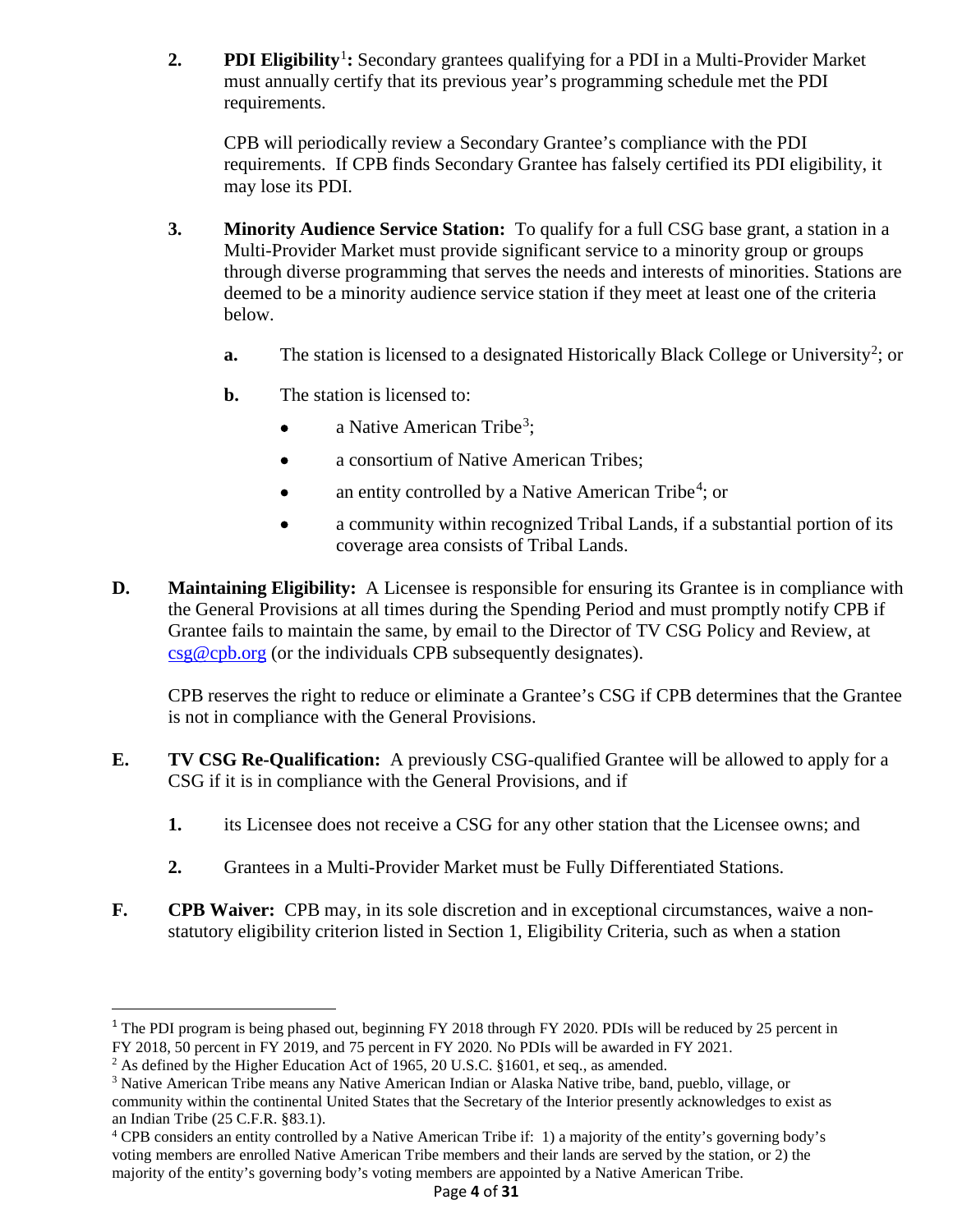demonstrates that it provides the sole broadcast service in its community or that its public broadcast services are primarily for underserved or unserved audiences.

## <span id="page-4-0"></span>**Section 2. Communications Act Requirements**

Grantees may not receive a CSG unless they comply with applicable provisions of the Communications Act. In their annual CSG Agreement and Certification of Eligibility, Grantees must certify to CPB that they are in compliance and will remain in compliance throughout the Spending Period.

Certain requirements of the Act are summarized below. This summary does not include additional provisions of the Act or other applicable laws and regulations. More detailed guidance may be found in the [Communications Act Compliance booklet](http://www.cpb.org/stations/certification)<sup>[5](#page-4-1)</sup>.

- **A. Open Meetings:** Meetings of Grantee's board/governing body, board/governing body committees and CAB meetings must be open to the public (47 U.S.C. § 396(k)(4)). In addition, CPB requires Grantees to give at least seven days advance notice of meetings, including the time and place, by:
	- **1.** posting notice on its station website (as defined in Section 6 (A));
	- **2.** broadcasting notice on-air between 6 a.m. and 11 p.m., as shown by the station's log;
	- **3.** placing notice in the "Legal Notices" section of a local newspaper in general circulation in the station's primary coverage area; or
	- **4.** giving notice through a recorded announcement accessible on the station's phone system.
- **B. Closed Meetings:** Grantee must document why any of its board/governing body, board/governing committees and CAB meetings were closed and make available to the public a written statement of the reason(s) within a reasonable time after the closed meeting (47 U.S.C. § 396(k)(4)). CPB also requires that the written statement be made available for inspection, either at Grantee's central office or on its station website, within 10 days after each closed meeting;
- **C. Open Financial Records:** The Act requires stations to make available to the public their annual financial and audit reports and related financial information they are required to submit to CPB  $(47 \text{ U.S.C. } §396(k)(5)$  and § 396(1)(3)(b)). CPB also requires that each Grantee post the following documents on its station website:
	- **1.** its most recent audited financial statement, or un-audited financial statement for stations exempt from providing audited financial statements; and
	- **2.** its most recent AFR or FSR (whichever is applicable).
- **D. Community Advisory Board:** All Grantees other than State, political or special purpose subdivision of a State, or public agency licensees - must have a CAB (47 U.S.C. § 396(k)(8)).
	- 1. Grantees must undertake good faith efforts to ensure that:
		- **a.** the CAB meets at regular intervals;

l

<span id="page-4-1"></span><sup>5</sup> June 2016 edition.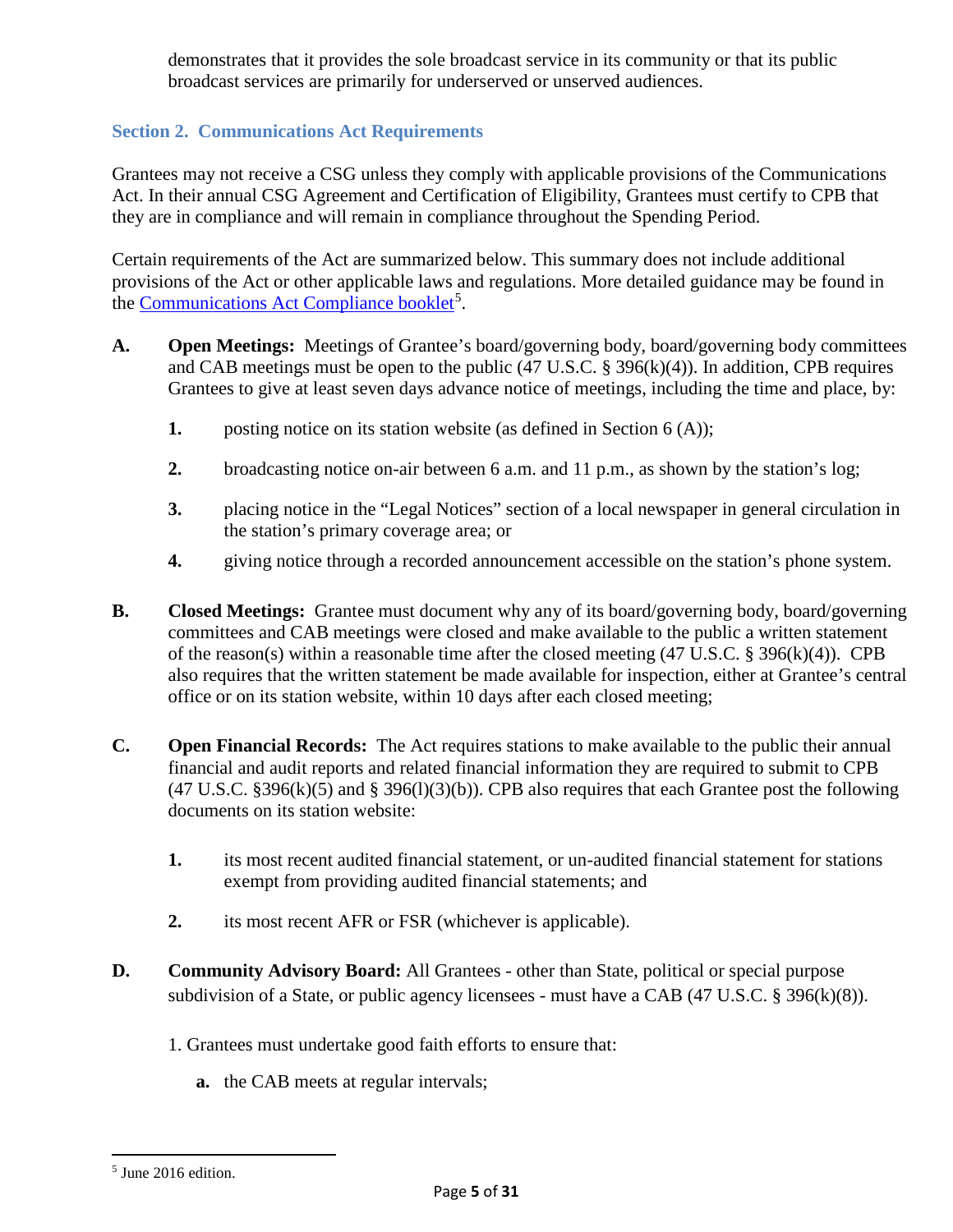- **b.** CAB members regularly attend its meetings; and
- **c.** the CAB reasonably represents the diverse needs and interests of the communities served by Grantee's station.
- 2. The CAB's responsibilities include:
	- **a.** the right to review the station's programming goals;
	- **b.** the right to review the service provided by the station;
	- **c.** the right to review significant policy decisions rendered by the station;
	- **d.** the obligation to advise the station's governing body on whether the station's programming and other significant policies are meeting the specialized educational and cultural needs of the communities served by the station, and to make recommendations that the CAB deems appropriate to meet such needs; and

#### **E. Employment Statistical Report**: Each Grantee must:

- 1. file annually with CPB its Employment Statistical Report<sup>[6](#page-5-1)</sup>; and
- **2.** make its Employment Statistical Report available for public inspection at its central office and at each other location where there are six or more employees (47 U.S.C. § 396(k)(11)).

#### **F. Donor Information:** As required by 47 U.S.C. § 396(k)(12):

- **1.** Stations are barred from renting contributor names, donor names, or other personally identifiable information (collectively Personal Information) to or from, or exchanging Personal Information with any Federal, state, or local candidate, political party, or political committee.
- **2.** Stations are also barred, unless required by law, from disclosing a contributor or donor's Personal Information to any Nonaffiliated Third Party unless the station:
	- **a.** clearly and conspicuously notifies the contributor or donor that the station may release its Personal Information to Nonaffiliated Third Parties;
	- **b.** advises contributors or donors before any disclosure, that they have the option not to have their Personal Information disclosed; and
	- **c**. explains to the contributor or donor how to exercise that non-disclosure option.

#### <span id="page-5-0"></span>**Section 3. Recordkeeping Requirements**

l

Grantees must comply with recordkeeping requirements set forth below.

<span id="page-5-1"></span><sup>6</sup> The Employment Statistical Report required by the Communications Act is Section 1 of the Station Activities Survey. This report is different from the FCC's Equal Employment Opportunity requirements. See Section 21, Equal Employment Opportunity.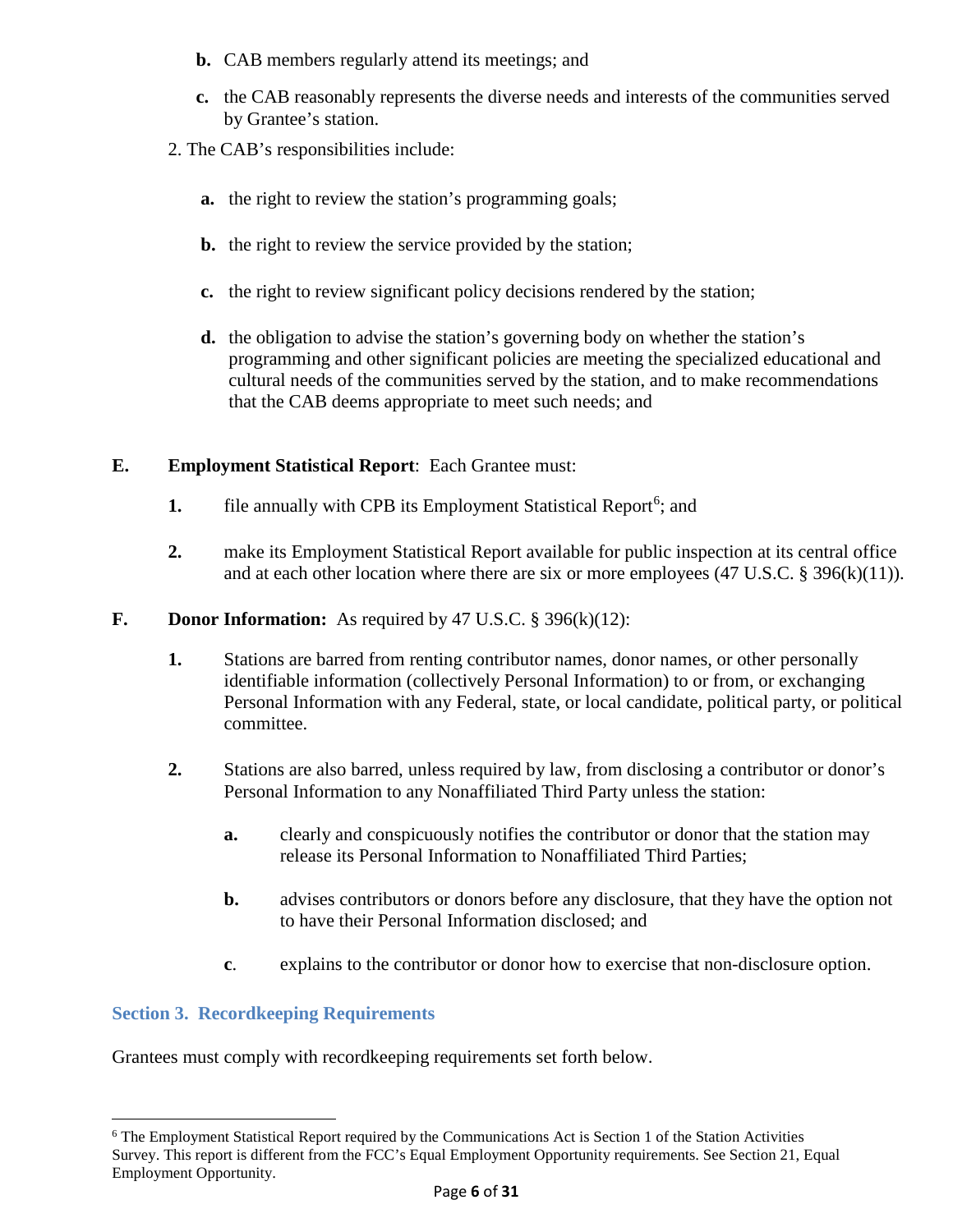**A. Recordkeeping, Certification, and Audit Requirements:** The Communications Act mandates recordkeeping and auditing and provides CPB and its representatives access to all records concerning a CSG. Grantees must maintain such records as CPB may in its discretion require to facilitate an effective audit.  $(47 \text{ U.S.C. } 396(l)(3)(B), (C), \& (D))$ 

Additional information related to recordkeeping is found in the [Application of Principles of](http://www.cpb.org/stations/principles/principlesofaccounting050818.pdf)  [Accounting and Financial Reporting to Public Telecommunications Entities,](http://www.cpb.org/stations/principles/principlesofaccounting050818.pdf) May 2005 Edition, including subsequent amendments thereto.

**B. Operational Records and Documentation:** Grantees must retain their CSG operational records and documentation sufficient to substantiate its CSG Agreement and Certification of Eligibility.

Grantees must retain all CSG records for no less than three years after the end of the Spending Period. However, CSG records must be retained for no less than 10 years, after commencement of any of the events below.

- **1.** When litigation or an audit begins before the expiration of the three-year period; and
- **2.** When CPB requests otherwise in writing.<sup>[7](#page-6-0)</sup>

Notwithstanding the general three-year requirement, Grantees may need to retain some documentation for longer periods of time if necessary to demonstrate their compliance with the General Provisions. For example, if the calculation of indirect costs and other valuations reported as NFFS were documented in prior years, they should be retained to support compliance in the current Spending Period.

- **C. CSG Agreement and Certification of Eligibility:** Grantees must certify annually their compliance with the General Provisions by submitting a CSG Agreement and Certification of Eligibility to CPB. Compliance is subject to audit by CPB's Inspector General and others, and improper certification may result in loss of CSG eligibility, penalties under the Federal False Claims Act and the CSG Non-compliance Policy.
- **D. Discrete Accounting Requirement:** During the Spending Period, Grantees must be in compliance with the Discrete Accounting Requirement.
- **E. Expenditures and Discrepancies:** Grantee's CSG expenditures must comply with the General Provisions. Failure to comply may result in CPB requiring Grantee to repay to CPB a portion or all of the CSG funds it received.

In the event of an improper expenditure or any discrepancies or inaccuracies in CSG expenditures, whether reported by the Grantee, discovered during the course of an audit, or otherwise, CPB may, in its discretion, reduce Grantee's CSG. In the event of a CSG reduction, CPB may decide whether to recover the overpayment immediately or by reducing the current or future CSG awards. If CPB requires Grantee to return all or part of the overpayment, CPB will notify the Grantee in writing of the action it intends to take.

 $\overline{\phantom{a}}$ 

<span id="page-6-0"></span><sup>&</sup>lt;sup>7</sup> CPB revised its records retention requirements effective FY 2015 pursuant to correspondence from Ted Krichels, Senior Vice President, System Development and Media Strategy, dated July 10, 2014; and a memo from Mary Mitchelson, CPB Inspector General, dated June 10, 2014. Updated in consultation with the Office of Inspector General in August 2017.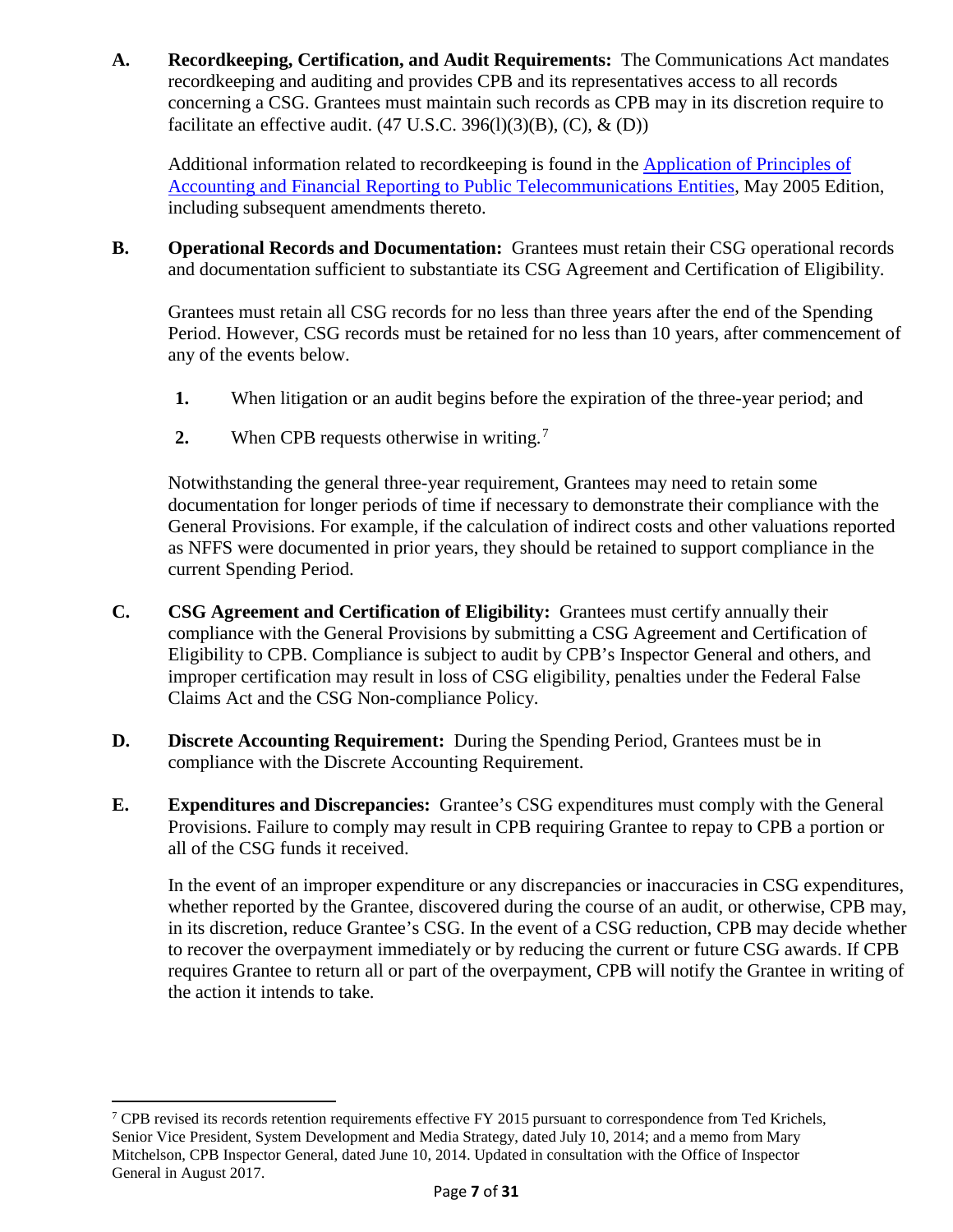- **F. Penalty for Late Filing:** If Grantee files any of the following beyond the required deadline, its next CSG will be subject to a penalty. The penalty is up to 1/365th of the next CSG for each day any of the following reports are late:
	- **1.** AFR;
	- **2.** Audited Financial Statements;
	- **3.** Annual SABS; and
	- **4.** Annual SAS.

## <span id="page-7-0"></span>**Section 4. Operational Requirements**

Grantees must comply with the operational requirements below.

- **A. FCC Operating Requirements:** Grantees must comply with FCC requirements for the operation of a full-power, noncommercial educational television station throughout the Spending Period. Failure to comply with FCC requirements and the terms of the station's broadcast license may, at CPB's discretion, result in the loss or return of CSG funding.
- **B. Broadcast Schedule:** The substantial majority of each station's daily total programming hours broadcast on all of its channels, including its primary and multicast channels, must be devoted to CPB-Qualified Programming. The station must broadcast on a schedule of seven days per week, 52 weeks per year, for a total of at least 3,000 hours or 58 hours per week.
- **C. Staffing Requirement:** Grantee's staff must be managed by an executive or equivalent whose primary responsibility is to oversee the day-to-day operations of the station, including the responsibility and authority to:
	- **1.** determine when and what material the station broadcasts; and
	- **2.** administer disbursements pursuant to a budget authorized by the Grantee's governing board.
- **D. Minimum NFFS:** Each Grantee must have a minimum NFFS of \$800,000, determined by averaging Grantee's NFFS from its three most recent fiscal years. CPB, at its sole discretion, may waive the minimum NFFS requirement for up to three fiscal years. Grantee has the option to consolidate or collaborate with another Grantee to meet the minimum within this period.
- **E. Channel Sharing Agreement:** Two Grantees in a channel sharing agreement will continue to qualify for a CSG as long as they meet all other eligibility requirements. When one Grantee has the right to use less than half of the capacity of the shared channel, CPB may adjust its CSG.

In a channel sharing agreement between a CSG-eligible station and a commercial station, the CSG-eligible station must have the right to use at least one-half of the total capacity of the shared station.

In both cases, the channel-sharing agreements may provide flexibility to allow stations to use more or less bandwidth at a given time, depending on the content being aired – a process called dynamic multiplexing – to optimize technical quality of all transmissions over the shared channel.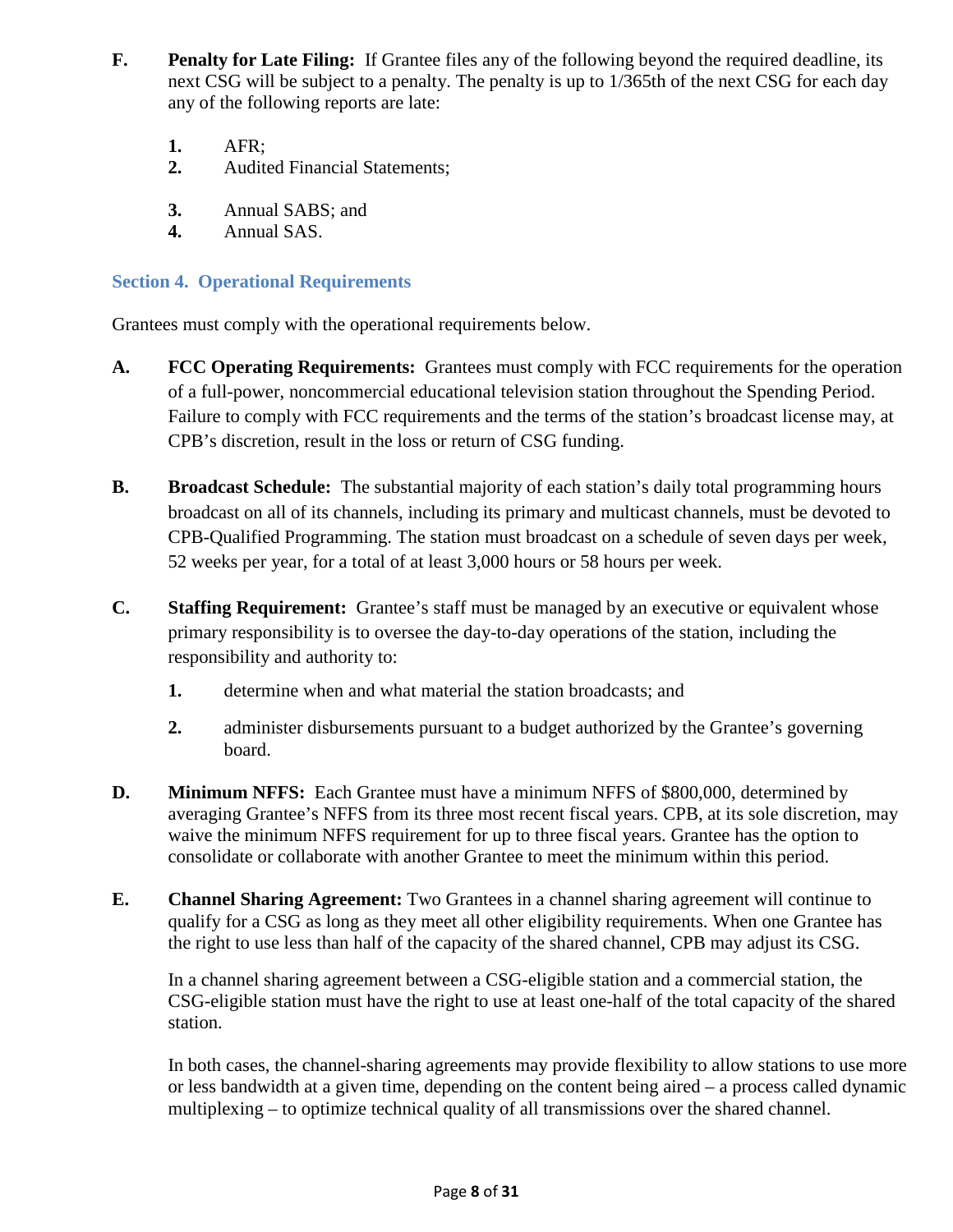## <span id="page-8-0"></span>**Section 5. Diversity Statement**

The Communications Act requires CPB to support diverse non-commercial educational content for unserved and underserved audiences. CPB's goal, therefore, is to support stations in providing a wide variety of educational, informational, and cultural content that addresses the following elements of diversity: gender, age, race, ethnicity, culture, religion, national origin, and economic status. It is appropriate that Grantees engage in practices designed to reflect such diversity of the populations they serve. In support of these objectives, Grantees must comply with the following.

- **A. Annual Review:** Annually review and make any necessary revisions to the station's established diversity goal for its workforce, management, and boards, including community advisory boards and governing boards having governance responsibilities specific to or limited to broadcast stations.
- **B. Diversity Statement:** Undertake the following to achieve Grantee's diversity goal:
	- **1.** Annually review with the station's governing board or Licensee Official:
		- **a.** the diversity goal and any revisions thereto; and
		- **b.** practices designed to fulfill the station's commitment to diversity and to meet the applicable FCC guidelines (47 C.F.R. § 73.2080).
	- **2.** Maintain on its website or make available at its central office, a diversity statement (approximately 500 words) that reflects on the following points, reviewing and updating the same annually with station management:
		- **a.** the elements of diversity that Grantee finds important to its public media work;
		- **b.** the extent to which Grantee's staff and governance reflect such diversity;
		- **c.** the progress Grantee has made to increase its diversity in the last two to three years; and
		- **d.** Grantee's diversity plans for the coming year.
- **C. Annual Initiative:** Undertake one of the following initiatives on an annual basis:
	- **1.** include individuals representing the diverse groups served by Grantee for internships or work-study programs, which must be designed to provide meaningful professional-level experience and further public broadcasting's commitment to education;
	- **2.** include qualified diverse candidates in any slate of individuals considered for positions on elected governing boards that Grantee controls;
	- **3.** provide diversity training for members of Licensee's governing body or board of directors;
	- **4.** participate in minority or other diversity job fairs; or
	- **5.** provide diversity training for management and appropriate staff.
- **D. Recruiting:** Grantees are strongly encouraged to interview at least one qualified diversity candidate for each senior leadership position hire. The term "senior leadership position" includes: Chief Executive Officer, Chief Operating Officer, Chief Financial Officer, Chief Content Officer, General Manager, and other equivalent positions.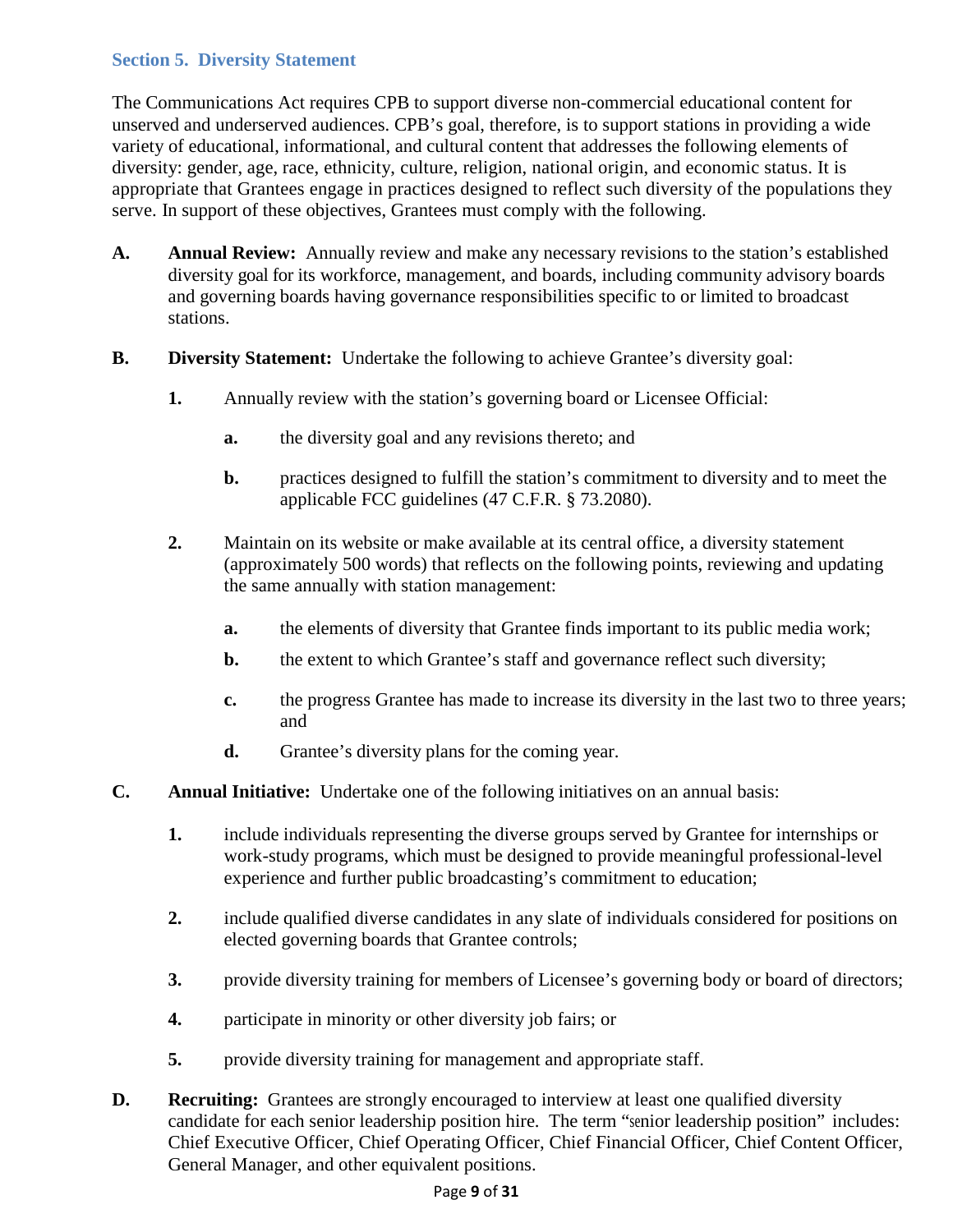#### <span id="page-9-0"></span>**A. Public Inspection of Documents and Website Posting.**

To ensure transparency and public confidence in the use of CPB funds, the Act requires Grantees to make certain documents available for public inspection. As set forth below, CPB also requires public access to other documents, and specifies how all documents must be made available for inspection, either by maintaining them at Grantee's office or by posting them on its station website.

Website posting is not mandatory for all documents, but Grantees are encouraged to post all required information, including meeting notices, for convenience of public access. For purposes of these General Provisions, "station website" includes the website of Grantee's station, if it has one, and if not then its Licensee's website or an affiliated station's website. If Grantee has none of the foregoing, it may, with CPB's approval, use a website shared by other public broadcasting stations.

#### **B. Documents for Public Inspection: Website Posting Required.**

At a minimum, each Grantee must post the following for public inspection on its station website.

- **1.** Station Senior/Executive Management: Names, titles and contact information;
- **2.** Governing Body: A list of the members of its governing body. Names must be listed on the station website;
- **3.** CAB Members: A list of its CAB members; and
- **4.** Financial records as required by Section 2 (C), Communications Act Requirements (audited or unaudited financial statements and the AFR or FSR).

#### **C. Documents for Public Inspection: At Central Office or on Station Website**.

At a minimum, each Grantee must maintain the following documents for public inspection at its central office, or post the same on its station website:

- **1.** Diversity Statement (Section 5 (B-2)); and
- **2.** Local Content and Service Report.

#### <span id="page-9-1"></span>**Section 7. Spectrum Incentive Auction Transparency**

Public media Licensees have an ethical obligation to their communities to conduct their activities in a transparent and accountable manner, consistent with legal and confidentiality obligations. Because public media Licensees hold their broadcast spectrum in trust for the public, Grantees whose participation in the Spectrum Auction would significantly reduce or terminate service to their communities should be as transparent as possible and solicit public comment as appropriate.

### <span id="page-9-2"></span>**Section 8: Annual Training Requirement**

Grantees must annually complete at least one CPB-sponsored training session.

#### <span id="page-9-3"></span>**Section 9. Donor Privacy**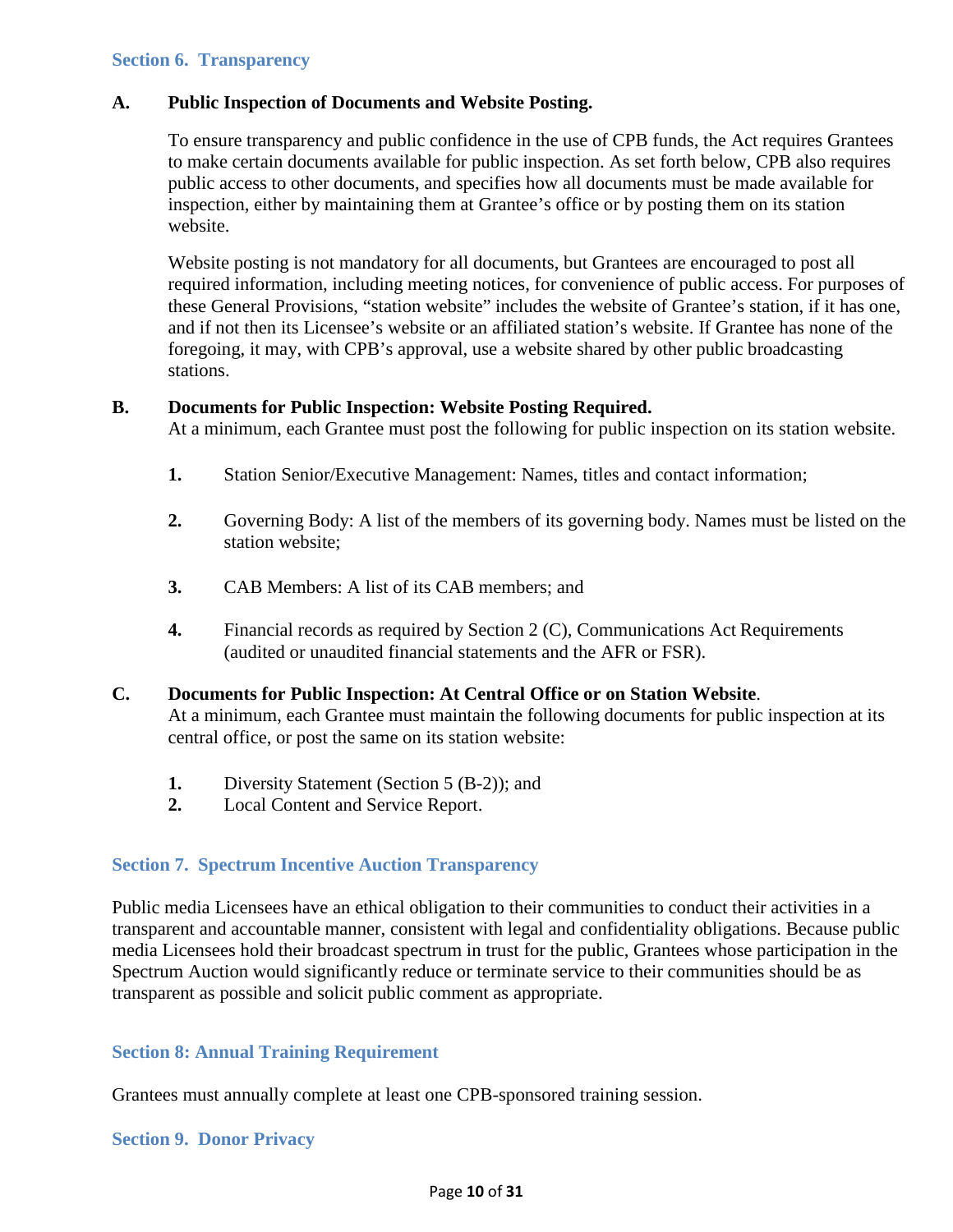Grantees must comply with all applicable federal and state laws and regulations regarding donor privacy and data security.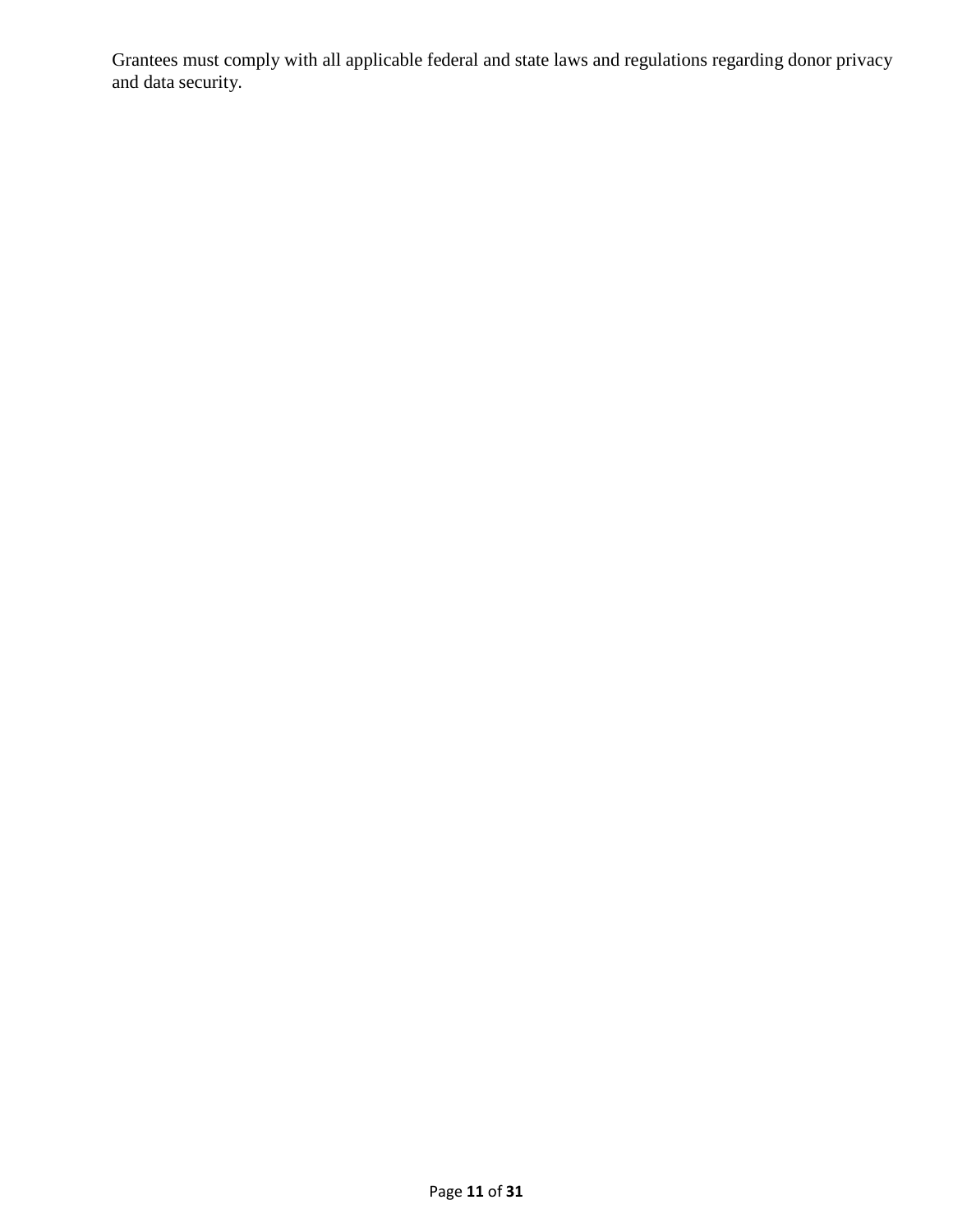#### <span id="page-11-0"></span>**Section 10. Use of CSG Funds**

**A. Overview:** Pursuant to the Communications Act, CSG funds distributed ". . . may be used at the discretion of the recipient for purposes related primarily to the production or acquisition of programming" (47 U.S.C. § 396(k)(7)).

CSG funds must be used to support Grantee's ability to expand the quality and scope of services it provides to the communities it serves. CSG expenditures must fall into one of the following seven categories, which include salaries and benefits for personnel engaged in those activities.

#### **1. Programming, Production, and Services**

Programming, Production, and Services includes Programming and Production, Educational Programs, and Educational Outreach Activities as set forth below.

- **a. Programming and Production:** The acquisition of programming, program operations, program development, program planning, production operations, editing, and the following:
	- i. fees or dues to acquire broadcast rights for programs or series, or rights to use or adapt published materials;
	- ii. program or web content planning and research (script writing, printing, and consulting) in support of programming or production;
	- iii. directors, producers, cast, stagehands, engineers, technicians, and other personnel involved in programming or production;
	- iv. rental of facilities to support programming or production;
	- v. rental of production equipment;
	- vi. space, supplies, and other station resources used in programming or production;
	- vii. repair and maintenance of programming and production equipment; and
	- viii. depreciation and amortization of station equipment and leasehold improvements used for programming or production purposes.
- **b. Educational Programs:** The creation, production, or purchase of programs with educational intent or instructional design as defined below. Grantees must clearly identify the percentage of CSG funds used for the same.
	- i. "Educational intent" is defined as content designed to address specific educational interests of a target audience.
	- ii. "Instructional design" is defined as content having an educational intent and substantially involving educators in program development. This content includes ancillary materials to support or supplement the same. It also includes the costs of obtaining rights at the time of production for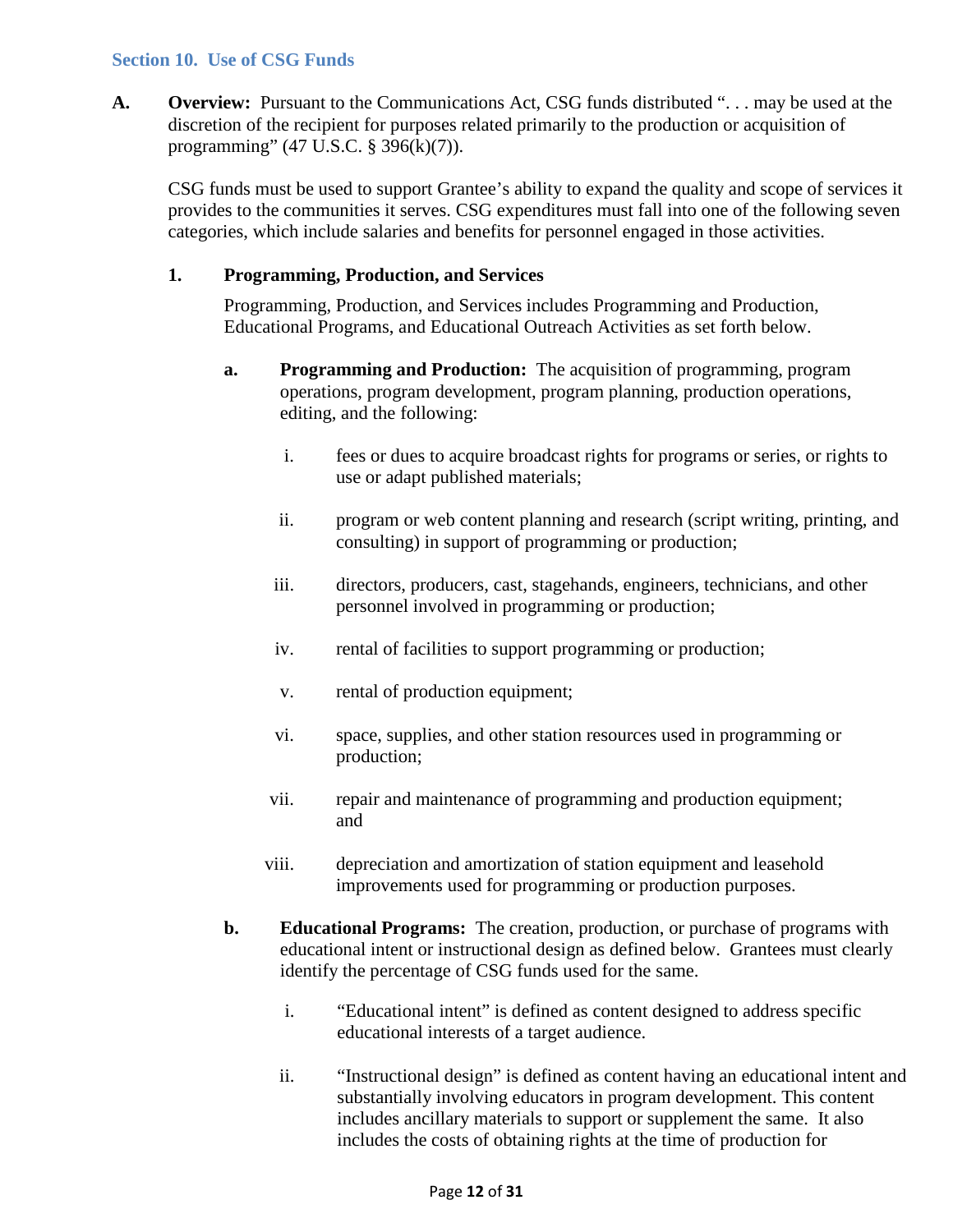institutional off-air recording, audio visual, re-versioning, and other similar costs.

- **c. Educational Outreach Activities:** Community outreach and engagement activities related to local or national programs and the following:
	- i. local or national services that enable viewers and listeners to follow up on programs through computer, video, and audio conferencing;
	- ii. town meetings;
	- iii. local call-in shows;
	- iv. public service announcements;
	- v. telephone hot lines; and
	- vi. the dissemination of related information and materials related to the items set forth above.
- **2. Broadcasting, Transmission, and Distribution:** Broadcasting, transmission, distribution, and the following:
	- **a.** scheduling programs for airing;
	- **b.** repair and maintenance of broadcasting equipment;
	- **c.** depreciation of antennae, transmission, and other broadcasting equipment;
	- **d.** distribution and interconnection fees:
	- **e.** engineering; and
	- **f.** web hosting and streaming fees.
- **3. Program Information and Promotion:** Informing the viewing or listening public of available program services and the following:
	- **a.** producing or acquiring "spots" designed for the promotion of specific programs;
	- **b.** advertising in newspapers or other media;
	- **c.** preparing, reproducing, and distributing program guides;
	- **d.** travel and related expenses of promotion;
	- **e.** dues or fees related to this function; and
	- **f.** supporting services.
- **4. Fundraising and Membership Development:** Activities to persuade others to contribute money, securities, time, materials, or facilities to the station, such as:
	- **a.** solicitation of underwriting funds and grants;
	- **b.** membership development;
	- **c.** acquiring and distributing fundraising material;
	- **d.** designing, printing, and distributing leaflets or posters for fundraising;
	- **e.** meetings for improving fundraising techniques;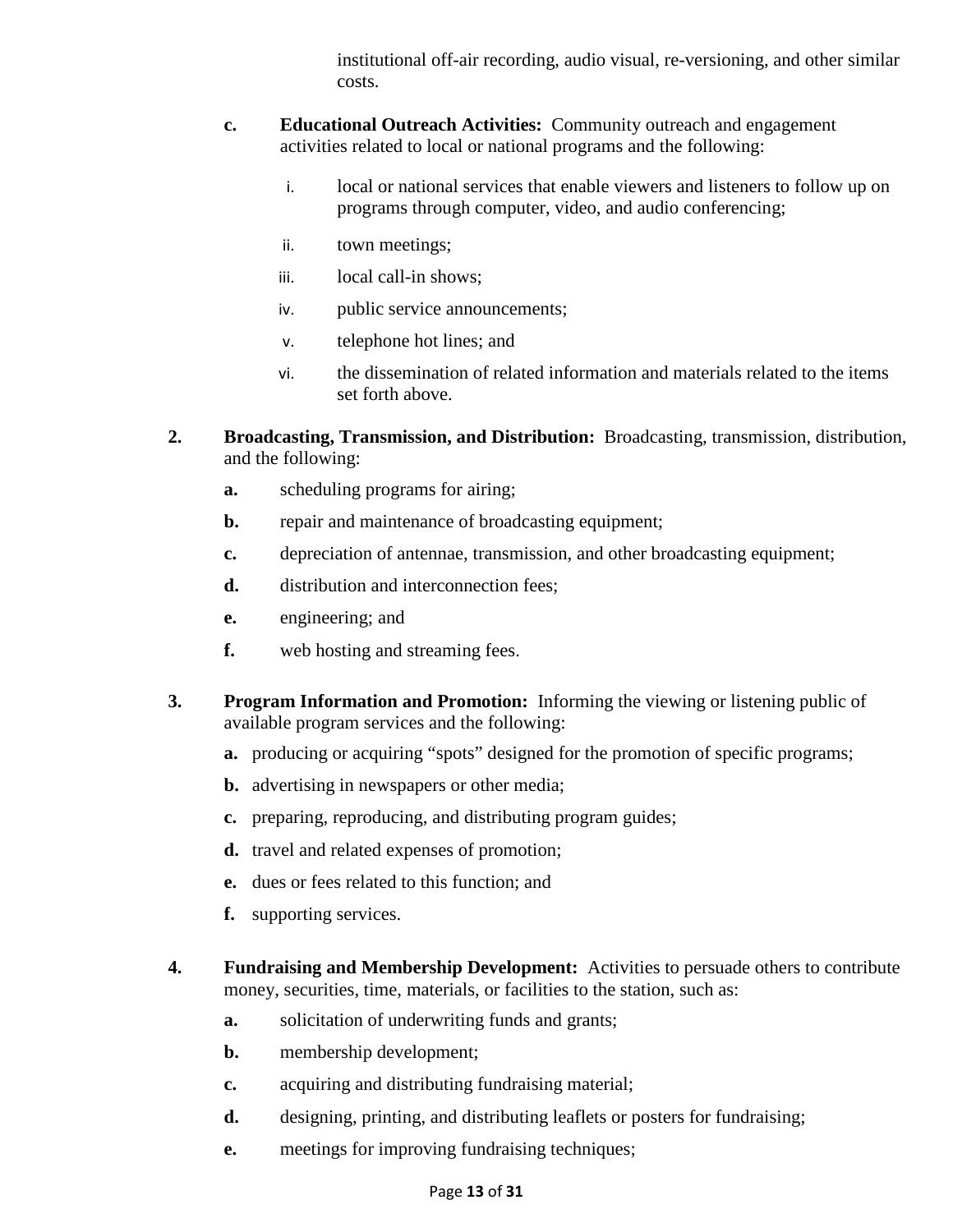- **f.** services of fundraising consultants and talent;
- **g.** developing and maintaining contributor records;
- **h.** committee meetings dealing with fundraising policies and issues, including the preparation of minutes and reports of such meetings;
- **i.** program and production costs of broadcast appeals for funds;
- **j.** mailing costs related to fundraising; and
- **k.** direct costs of special fundraising activities and auctions.
- **5**. **Underwriting and Grant Solicitation:** Soliciting program underwriting funds and general support grants from foundations, corporations, and governments.
- **6. Management and General:** Supervising and controlling overall day-to-day operations, accounting, and office service activities, as well as:
	- **a.** human resource administration, including recruiting, retention, and benefit programs;
	- **b.** accounting, auditing, and budgeting;
	- **c.** information technology systems and support services, where not specifically devoted to other functions;
	- **d.** legal services of a general (non-program) nature;
	- **e.** all occupancy costs not specifically identifiable with other functions;
	- **f.** office functions that provide general support throughout the organization (*e.g.*, corporate receptionists and telephone attendants, central mail services, and maintenance of corporate archives);
	- **g.** maintenance of operations manuals, directors' committee lists, and expenses related to governing board, CAB, or administrative committee meetings;
	- **h.** depreciation of buildings, furnishings, and equipment used in management and general functions; and
	- **i.** dues for public broadcasting station membership organizations.

This category also includes indirect costs:

- **a.** not directly identified with another function, that are indispensable to the conduct of those functions and to an organization's existence; and
- **b.** associated with the overall direction of the entity's general board activities, business management, general recordkeeping, budgeting, and related purposes.
- **7. Purchase, Rehabilitation, or Improvement of Capital Assets:** Purchase, rehabilitation, or improvement of capital assets, as well as:
	- **a.** expenditures to purchase, rehabilitate, or improve tangible capital assets, such as studio and station equipment, vehicles, buildings, and other structures; and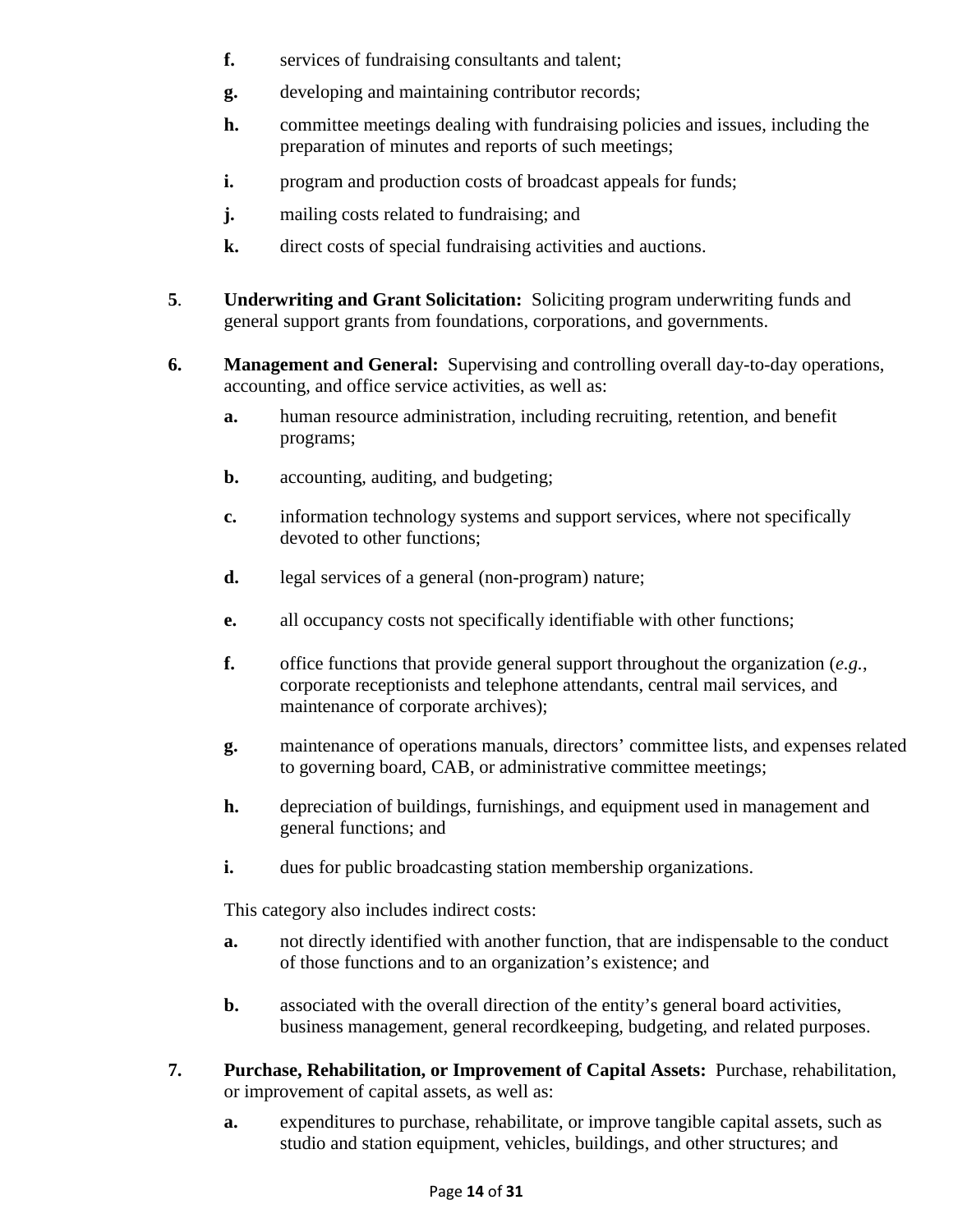**b.** other capital assets funded with the CSG.

## <span id="page-14-0"></span>**Section 11. CSG Spending Restrictions**

Grantee's use of CSG funds is restricted as follows:

- **A. Entertainment:** Grantee shall not use any CSG funds for any reception or entertainment for any officer or employee of the federal government, or any state or local government (47 U.S.C. § 396  $(k)(2)(A)).$
- **B. Influencing Legislation:** Grantee shall not use any CSG funds to pay the salary or expenses of Grantee's staff, or its agents, related to any activity designed to support, defeat, or influence legislation or appropriations before Congress, or any state legislature (26 U.S.C. § 501(c)(3)).

Grantee shall not use any CSG funds for activities designed to support, defeat, or influence legislation or appropriations pending before the Congress or any state legislature. This also refers to activities including, but not limited to:

- **1.** publicity or propaganda; and
- **2.** the creation, distribution, or use of any kit, pamphlet, booklet, social media communications, publication, and radio, television, or video presentation.

However, if these activities support a presentation Grantee makes to or at the request of the Congress, any state legislature, or in support of recognized executive-legislative relationships, they may be exempt  $(26 \text{ U.S.C.} \S 501(c)(3))$ .

- **C. CPB-Qualified Programming:** Grantee shall not use any CSG funds to cover the cost of producing, acquiring, or distributing programs, unless they are for CPB-Qualified Programming.
- **D. Restricting CSG Funds:** The Grantee may not impound or otherwise withhold or inappropriately restrict the station's use of CSG funds. CSG funds may not be used to supplant funds or reduce budgets for other support already being provided to the station(s) by the Grantee.
- **E. Overhead Expenses:** Grantee shall not use CSG funds to offset a Licensee's overhead or for any other expenses not directly related to the operation of the station, unless such overhead and expenses are enumerated in Section 4, Operational Requirements.
- **F. Sale of Assets:** Grantee shall use CSG funds and the proceeds from the sale of assets acquired with CSG funds solely for the benefit of the public broadcast television station.
- **G. Staffing Costs:** FT employees whose salaries are paid using CSG funds must exercise full-time responsibilities over the public broadcast television station's operations. Grantee shall not require said personnel to perform duties unrelated to the public broadcast television station's operation. For FT employees whose salaries are partially paid using CSG funds, Grantee shall ensure that the portion of their salary paid with CSG funds shall not exceed the percentage of said employees' time spent on the public broadcast television station's operations.
- **H. Standard Pricing:** Grantee shall not use CSG funds for personnel services, programming (production and acquisition) expenses, or the cost of technical facilities in excess of the standard amounts Grantee usually pays for the same under similar circumstances.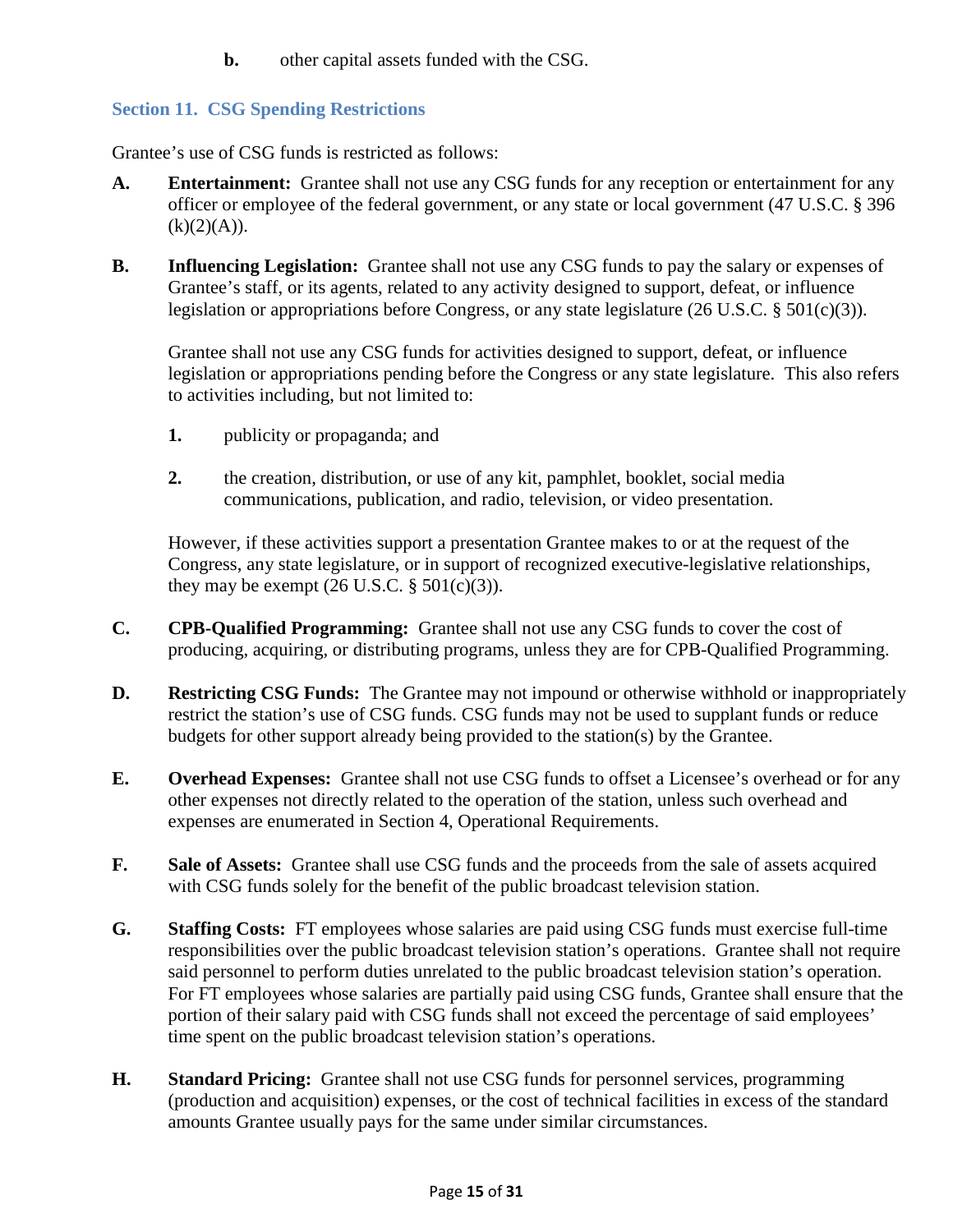## <span id="page-15-0"></span>**Section 12. Payment Schedule and Reporting Requirements**

- **A. Payment Schedule:** CSGs will be disbursed to Grantee in two installments. However, each CSG payment is contingent upon Grantee submitting all of the required forms, reports, and/or other documents required by CPB.
- **B. CSG Offer Expiration:** Grantee must execute its CSG Agreement and Certification of Eligibility by June 30, 2018, or risk forfeiting its CSG as determined by CPB. If Grantee prefers to receive the CSG payment at a different date, Grantee must notify CPB in writing at [csg@cpb.org.](mailto:csg@cpb.org)
- **C. Reporting Requirements:** To avoid penalties and delayed disbursement of CSG payments, Grantees must submit all required documents and reports to CPB on time. The financial forms (AFR and audited financial statement) are due within five months after the close of Grantee's fiscal year. As a condition of receiving the CSG, each Grantee must also complete and submit the annual LCSR, SABS, and SAS by February 15. If Grantee submits its financial forms, SABS, or SAS beyond their filing deadlines, as determined by CPB, Grantee will be subject to a financial penalty set forth in Section 3 (F), Recordkeeping Requirements.

## <span id="page-15-1"></span>**Section 13. Expenditure of CSG Funds**

- **A. Spending Period:** CSG funds must be expended during the Spending Period.
- **B. Unauthorized Expenditures:** Grantee must expend CSG funds in accordance with the purposes and restrictions set forth in the General Provisions. Expenditures or uses of CSG funds that are inconsistent with the purposes and restrictions set forth in the General Provisions shall be considered unauthorized expenditures.

## <span id="page-15-2"></span>**Section 14. Documenting CSG Expenditures**

All CSG expenditures must be supported by appropriate documentation (invoices, contracts, bills of sale, check stubs, etc.). Grantee must keep documentation pertaining to CSG expenditures in its files for three years following the Spending Period as set forth in Section 3, Recordkeeping Requirements, and must make it available for CPB's review upon request. CPB requires this documentation when auditing Grantee's CSG expenditures.

CPB reserves the right to disallow any expenditures Grantee cannot support with appropriate documentation. Once the Spending Period expires, Grantee may not reallocate disallowed expenditures. All disallowed expenditures must be returned to CPB pursuant to Section 17, Return of Funds.

#### <span id="page-15-3"></span>**Section 15. Extent of CPB Commitment**

CPB makes no commitment or representation, expressed or implied, to provide Grantee funds in excess of the CSG that Grantee qualifies for and CPB determines is appropriate.

#### <span id="page-15-4"></span>**Section 16. Termination**

CPB reserves the right to terminate a Grantee's CSG if it fails to comply with the General Provisions, or provides inaccurate information to CPB in any certification required by the General Provisions or any CSG-related document. Upon termination, CPB may, in its sole discretion, require the Grantee to return CSG funds pursuant to Section 17, Return of Funds.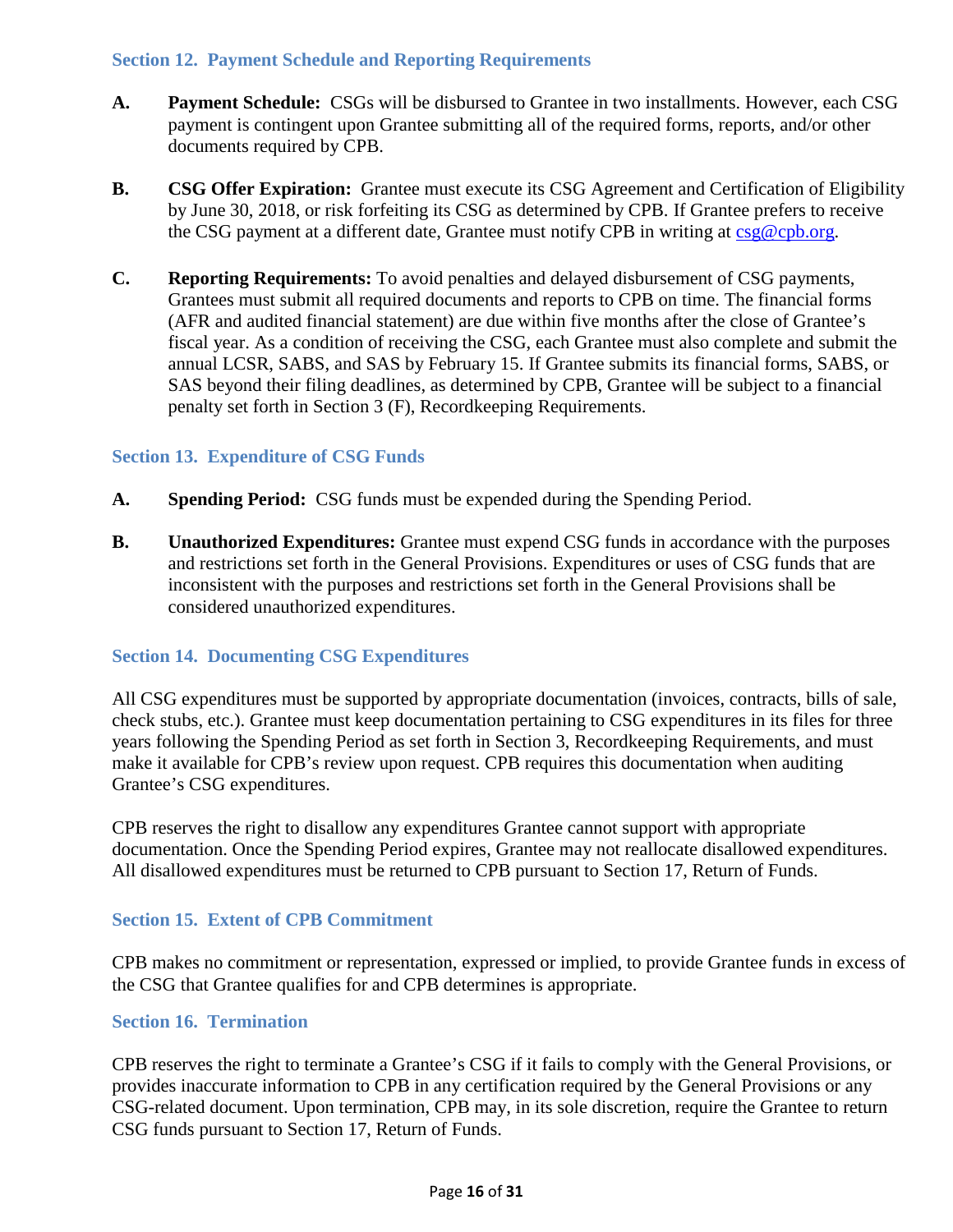#### <span id="page-16-0"></span>**Section 17. Return of Funds**

- **A. Unused Funds:** All FY 2018 CSG funds that are not expended by September 30, 2019, must be returned to CPB on or before November 3, 2019.
- **B. Unauthorized Expenditures:** All unauthorized CSG expenditures shall be repaid by Grantee to CPB immediately upon CPB's request.
- **C. Loss of CSG Eligibility:** When a CSG recipient is no longer eligible to receive a CSG, CPB, in its sole discretion, may require any CSG recipient to return CSG funds, as set forth below.
	- **1.** In any of the situations described in paragraphs (2), (4), or (5) below, CPB may require a recipient of a CSG to return the greater of:
		- **a.** all unexpended CSG funds from grant periods that have not yet expired; or
		- **b.** the amount equal to the *pro rata* monthly share of the total CSG for all grant periods that have not yet expired, multiplied by the number of full months remaining in the grant period(s).
	- **2.** In addition to the amount that CPB may require a CSG recipient to return under paragraph (1) above:
		- **a.** If any recipient of a CSG effectuates a transfer of control, assignment, or lease of its broadcast license to a non-CSG-qualified organization, whether or not effectuated in accordance with Section 19, Assignment, CPB may require the recipient to return an amount not to exceed the greater of: (a) twenty percent of the sale price in the event of a sale, (b) twenty percent of the amount to be paid under the lease over the course of its term in the event of a lease, or (c) twenty percent of all CSG funds that have been provided, as calculated on a *pro rata* monthly basis, during the 24-month period preceding the effective date of the Grantee's agreement for transfer of control, assignment, or lease; or
		- **b.** If any recipient of a CSG ceases to operate a qualified public television service due to the relinquishment or loss of its broadcast license, CPB may require the recipient to return an amount not to exceed fifteen percent of all CSG funds that have been provided, as calculated on a *pro rata* monthly basis, during the 24-month period preceding the date on which the relinquishment or revocation becomes final (*i.e.*, no longer subject to administrative or judicial review), provided, however, that if the relinquishment of a broadcast license is related to a merger or consolidation with another CSG-qualified organization, then CPB's ability to require the return of funds shall be governed by paragraph (C) below rather than this paragraph; or
		- **c.** If CPB determines that any recipient of a CSG, for any reason other than those set forth in paragraphs (1) and (2) above, is no longer qualified to receive CSG funds (including but not limited to as a result of a failure to comply with any requirement of these General Provisions or the imposition by the FCC of limits upon its operations), CPB may require the recipient to return an amount not to exceed fifteen percent of all CSG funds that have been provided, as calculated on a *pro rata* monthly basis, during the 24-month period preceding the date on which CPB determines that the recipient was no longer qualified.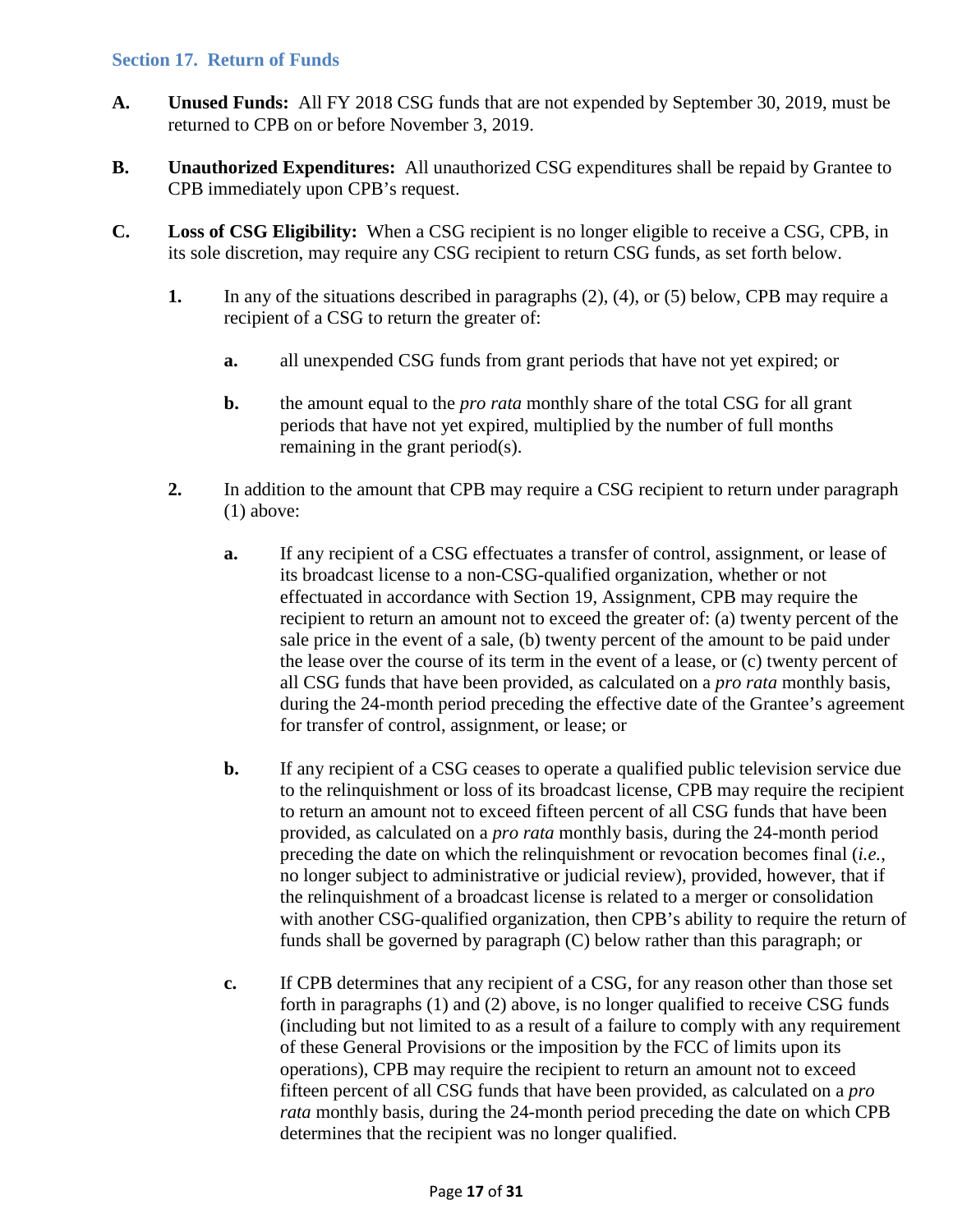- **3.** If a Grantee:
	- **a**. effectuates a transfer of control, assignment, or lease of its broadcast license to a non-CSG-qualified organization that, as a result of the transfer of control, assignment, or lease desires to become a CSG-qualified organization and is otherwise qualified, or
	- **b.** relinquishes its broadcast license pursuant to a merger or consolidation with another CSG-qualified organization, or
	- **c**. complies with the requirements of Section 19 Assignment, CPB may, in its sole discretion, permit the recipient to assign any of the funds that CPB might otherwise require the recipient to return pursuant to paragraph (1) above to the organization with which the recipient's operations were or are to be merged or consolidated, provided that the recipient demonstrates to CPB's satisfaction that such funds will be used in accordance with these General Provisions.
- **4.** If any recipient of a CSG effectuates a transfer of control, assignment, or lease of its broadcast license to another CSG-qualified organization and complies with the requirements of this Section, CPB may, in its sole discretion, permit the recipient to assign any of the funds that CPB might otherwise require the recipient to return pursuant to paragraph (1) above to the CSG-qualified transferee or lessee, provided that the recipient demonstrates to CPB's satisfaction that such funds will be used in accordance with these General Provisions.
- **5.** A Grantee that relinquishes its license in the Spectrum Auction and ceases broadcast operations entirely will be required to return all CSG funds to CPB from any open grant period, except if two Grantees merge or Licensee holds multiple stations and at least one of its stations is eligible to receive a CSG.
- **D. Procedures for Return of Funds:** In all cases in which funds must be returned, checks shall be made payable to the Corporation for Public Broadcasting. If Grantee fails to return funds due to CPB, CPB reserves the right to offset said amount due against Grantee's future CSG payment(s).

## <span id="page-17-0"></span>**Section 18. Consolidation**

The management and operational control of all noncommercial television stations licensed to the same entity are consolidated when calculating CSG amounts. The following types of television stations may not be consolidated:

- **1.** closed-circuit stations;
- **2.** stations managed and operated by and for students;
- **3.** stations that primarily provide training programming to Grantee employees, clients, and/or representatives; and
- **4.** stations licensed to political organizations.

## <span id="page-17-1"></span>**Section 19. Assignment**

Grantee may not assign any of its rights or obligations hereunder in whole or in part (even if a third-party becomes responsible for providing programming for all or part of a station's broadcast schedule or some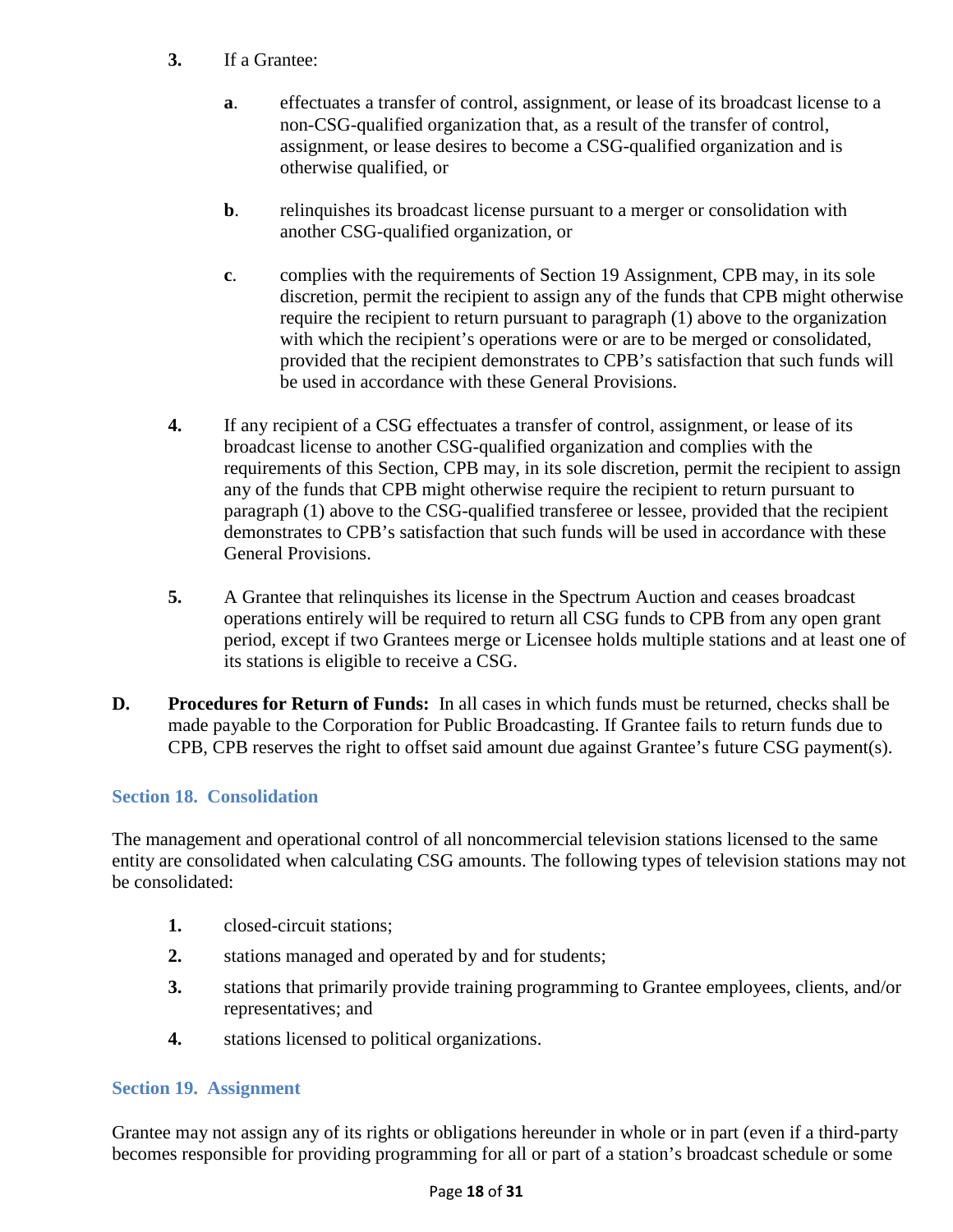other aspect of Licensee's broadcast operations) without CPB's prior written consent. Any entity to which the rights and obligations under a CSG are assigned must comply with the General Provisions and certify the same.

## <span id="page-18-0"></span>**Section 20. Nondiscrimination**

Grantees must comply with the nondiscrimination provisions set forth below.

- **A. Discrimination:** Grantee shall not discriminate against any employee or applicant for employment because of race, color, religion, age, sex, national origin, or physical or mental handicap. Grantee will take affirmative action to ensure that applicants are considered for employment without regard to their race, color, religion, age, sex, national origin, or physical or mental handicap.
- **B. Laws and Regulations:** Grantee shall comply with all laws and regulations prohibiting discrimination on the basis of race, color, religion, age, sex, national origin, or physical or mental handicap that may be applicable to the Grantee, including but not limited to the following:
	- **1.** Title III of the Public Telecommunications Financing Act of 1978 (47 U.S.C. § 398);
	- **2.** Title VII of the Civil Rights Act of 1964 (42 U.S.C. § 2002e);
	- **3.** Equal Pay Act of 1963 (29 U.S.C. § 206);
	- **4.** Age Discrimination in Employment Act of 1967 (29 U.S.C. § 621-634);
	- **5.** Title VI of the Civil Rights Act of 1964 (42 U.S.C. § 2002d);
	- **6.** Title IX of the Education Amendment of 1972 (20 U.S.C. § 1681);
	- **7.** Title V of the Rehabilitation Act of 1973 (29 U.S.C. § 790-794); and
	- **8.** FCC's regulations concerning equal employment opportunity (47 C.F.R. § 73.2080).
- **C. Subcontracts:** Grantee must include the provisions of this Section in all subcontracts and delegations it enters into in connection with the CSG.

# <span id="page-18-1"></span>**Section 21. Equal Employment Opportunity**

 $\overline{\phantom{a}}$ 

Grantee must certify in its CSG Agreement and Certification of Eligibility to CPB that it complies with the FCC Rules concerning equal employment opportunity (47 C.F.R. § 73.2080) and the requirements in the Communications Act concerning equal employment opportunity (47 C.F.R. § 396 (k)(11) (A)).<sup>[8](#page-18-3)</sup>

# <span id="page-18-2"></span>**Section 22. Other Nondiscrimination Requirements**

**A. Discrimination Claims:** Grantee acknowledges that CPB is a private, nonprofit corporation and does not have the legal authority to investigate and adjudicate complaints alleging discriminatory practices by Grantee. CPB will, therefore, refer all such complaints it receives to a government

<span id="page-18-3"></span><sup>8</sup> FCC requirements are different from CPB's Employment Statistical Report requirements, which are detailed in Section 2 E, Communications Act Requirements.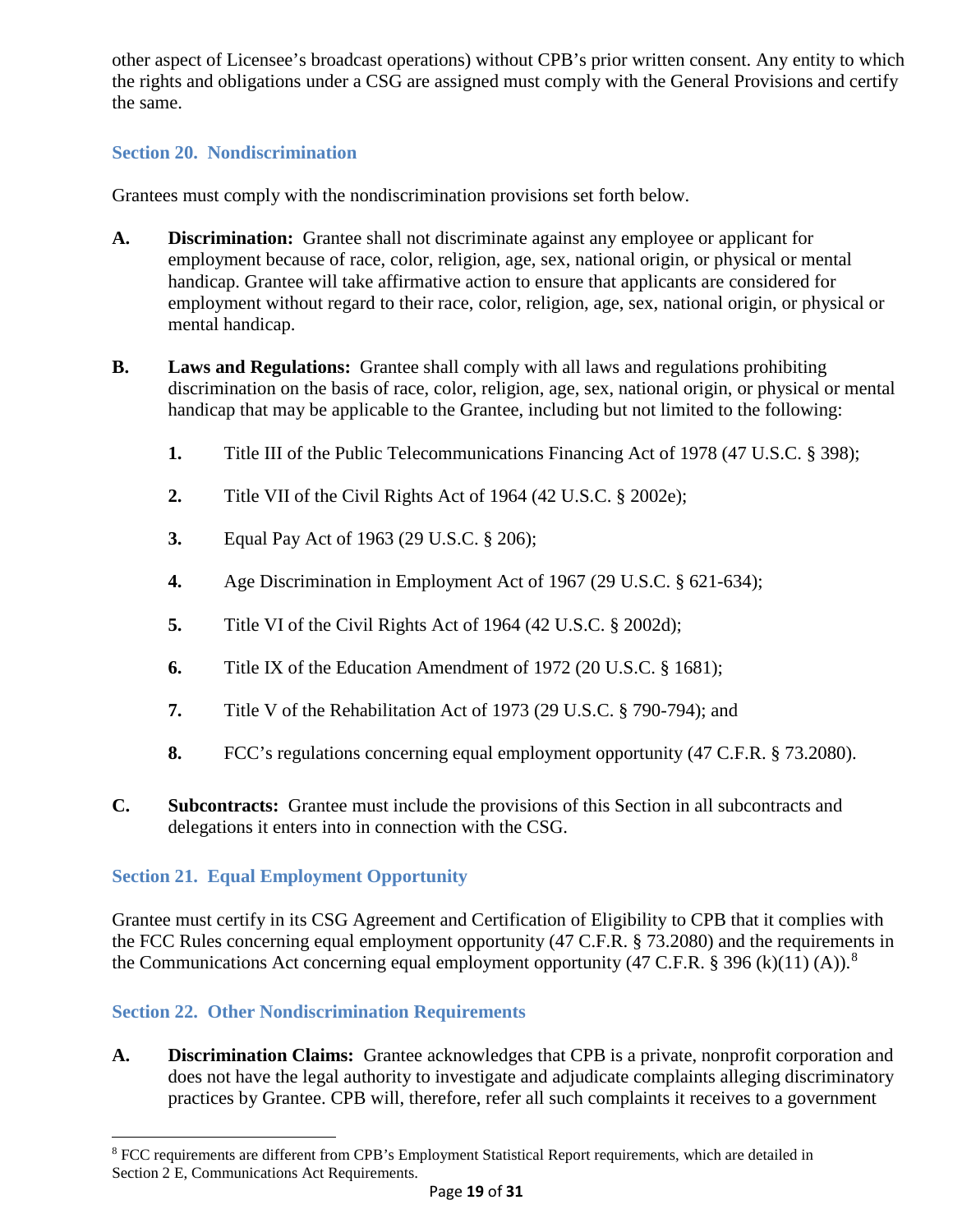agency with jurisdiction to conduct any proceedings that may be appropriate. Further, CPB will cooperate fully with every such agency with jurisdiction to inquire into alleged discriminatory practices by a Grantee.

**B. Applicable Laws and Regulations:** Grantee acknowledges that the laws and regulations prohibiting discrimination against persons on the basis of race, color, religion, national origin, age, sex, or physical or mental handicap may be federal, state, or local and may vary from jurisdiction to jurisdiction.

Grantee represents and warrants that it knows and understands the laws and regulations regarding discrimination and acknowledges that CPB is under no obligation to advise the Grantee of the same unless required by law or regulation.

**C. Suspension or Cancellation of CSG:** Whenever a court or government agency with jurisdiction shall make a determination that Grantee is in violation of federal, state, or local laws and regulations prohibiting discrimination on the basis of race, color, religion, age, national origin, sex, or physical or mental handicap, and notice of such determination is provided to CPB, CPB shall promptly notify Grantee that, unless Grantee demonstrates to CPB's satisfaction, within 30 days, that the violation has been corrected or that Grantee is in compliance with all provisions of such determination, CPB may suspend or cancel all CSG or other CPB funding.

Whenever such determination is appealed or otherwise challenged in an appropriate forum, whether or not the effect of such determination is stayed pending appeal, CPB shall notify Grantee that, unless Grantee can show cause to the contrary within 30 days, CPB shall suspend or cancel CPB assistance. If CPB decides to suspend or cancel such funding, all sums that would have been payable to the Grantee shall be held by CPB pending completion of the appellate process, and CPB shall not suspend or cancel its non-financial and/or indirect assistance during the appeal.

## <span id="page-19-0"></span>**Section 23. Governing Law and Jurisdiction**

Except as otherwise required by law, Grantee agrees that the General Provisions and all instruments between Grantee and CPB related thereto shall be construed in accordance with the laws of the District of Columbia. Notwithstanding the jurisdiction of any other court, Grantee expressly submits and consents in advance to the jurisdiction of the Superior Court of the District of Columbia and the U.S. District Court for the District of Columbia for all claims or disputes pertaining directly or indirectly to any CSG or Interconnection Grant, or any program set forth in the General Provisions, or any matter related thereto. Grantee further agrees that in any action or proceeding commenced in any court in the District of Columbia, Grantee shall be deemed to have been duly served with process of such court when process is delivered to Grantee personally or by certified or registered mail (return receipt requested) within or outside of the District of Columbia.

#### <span id="page-19-1"></span>**Section 24. Amendment to General Provisions**

CPB reserves the right, in its sole discretion, to amend the General Provisions and will notify Grantee of the same. Grantee will be deemed to comply with the amendments unless it notifies CPB otherwise in writing within 30 days of receipt of CPB's notification.

Upon receiving Grantee's notification, Grantee will be disqualified from the CSG program and Grantee shall immediately repay CPB any amounts due CPB under Section 17, Return of Funds.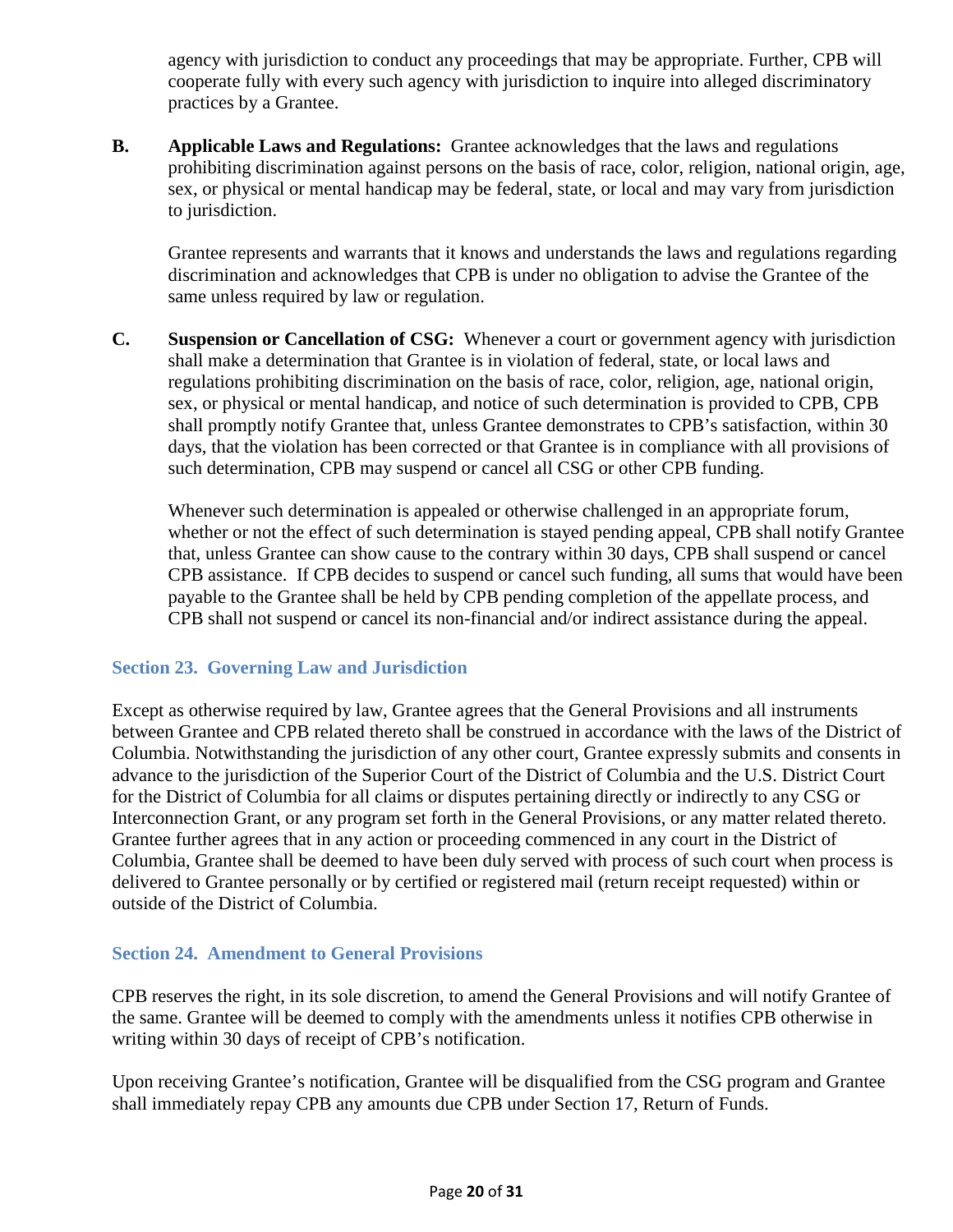## <span id="page-20-0"></span>**Section 25. Headings**

The headings contained herein are for convenience only and shall not be interpreted to limit or otherwise affect the provisions herein.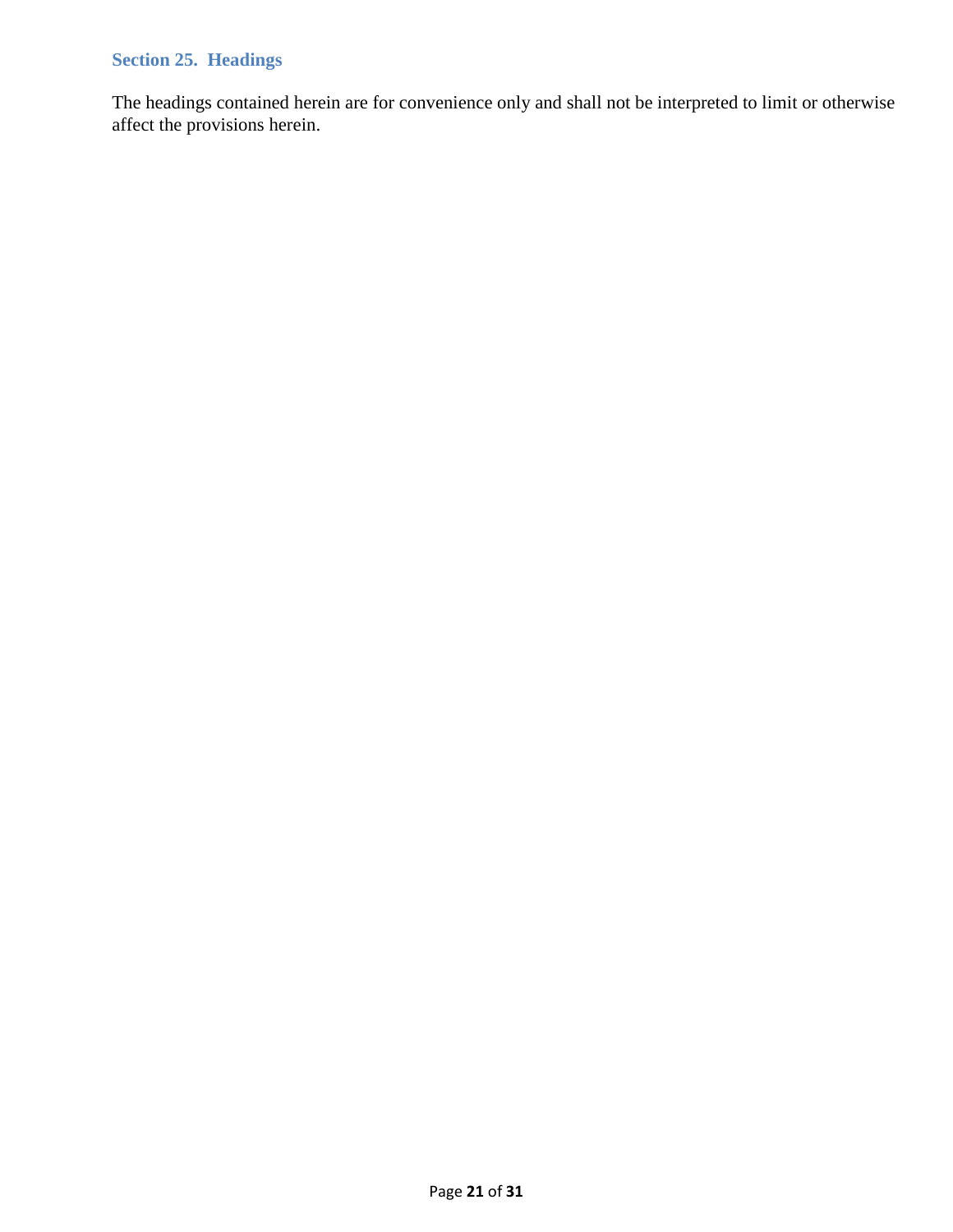## <span id="page-21-0"></span>**PART II. TELEVISION INTERCONNECTION (TV-IC) AND SUPPLEMENTAL CSG PROGRAMS**

Part II sets forth the provisions that govern the TV-IC and the following Supplemental CSG Programs, including the:

- **1.** Universal Service Support Grant Program (USSG);
- **2.** Television Distance Service Grant Program (TV DSG); and
- **3.** Healthy Network Initiative

These programs are subject to the provisions set forth in Part I of these General Provisions. In the event of a conflict between Part I and Part II, Part II shall govern.

## <span id="page-21-1"></span>**Section 1. USSG**

The USSG provides supplemental CSG funding to Grantees that are eligible to receive a CSG, deemed qualified by CPB to receive USSG funds, and that serve small and rural populations, as explained below. USSG funds will be disbursed to Grantees in one payment and will be included in Grantees' first CSG payment. The total available for the USSG program equals 2 percent of CPB's FY 2018 federal appropriation.

- **1.** Grantees serving a rural population, as determined by the U.S. Census, will receive additional CSG funding in proportion to the size of its population and compared to populations served by other qualifying Grantees; and
- **2.** Grantees serving a population of less than one million that is not classified as rural by the U.S. Census, will receive additional CSG funding in proportion to the size of its population as compared to populations served by other qualifying Grantees. Grantees may not include in their population any population served by other Grantees.

## <span id="page-21-2"></span>**Section 2. TV DSG**

The TV DSG provides supplemental CSG funding to Grantees that operate multiple digital repeater transmitters or translators that serve distant communities.

TV DSG funding is calculated based on a percentage of the annual standard CSG base grant (which is the same for all Grantees). The percentage for each station increases when its total number of transmitters increases, as set forth below. The total amount available for the standard CSG base grant equals 0.11 percent of CPB's FY 2018 federal appropriation.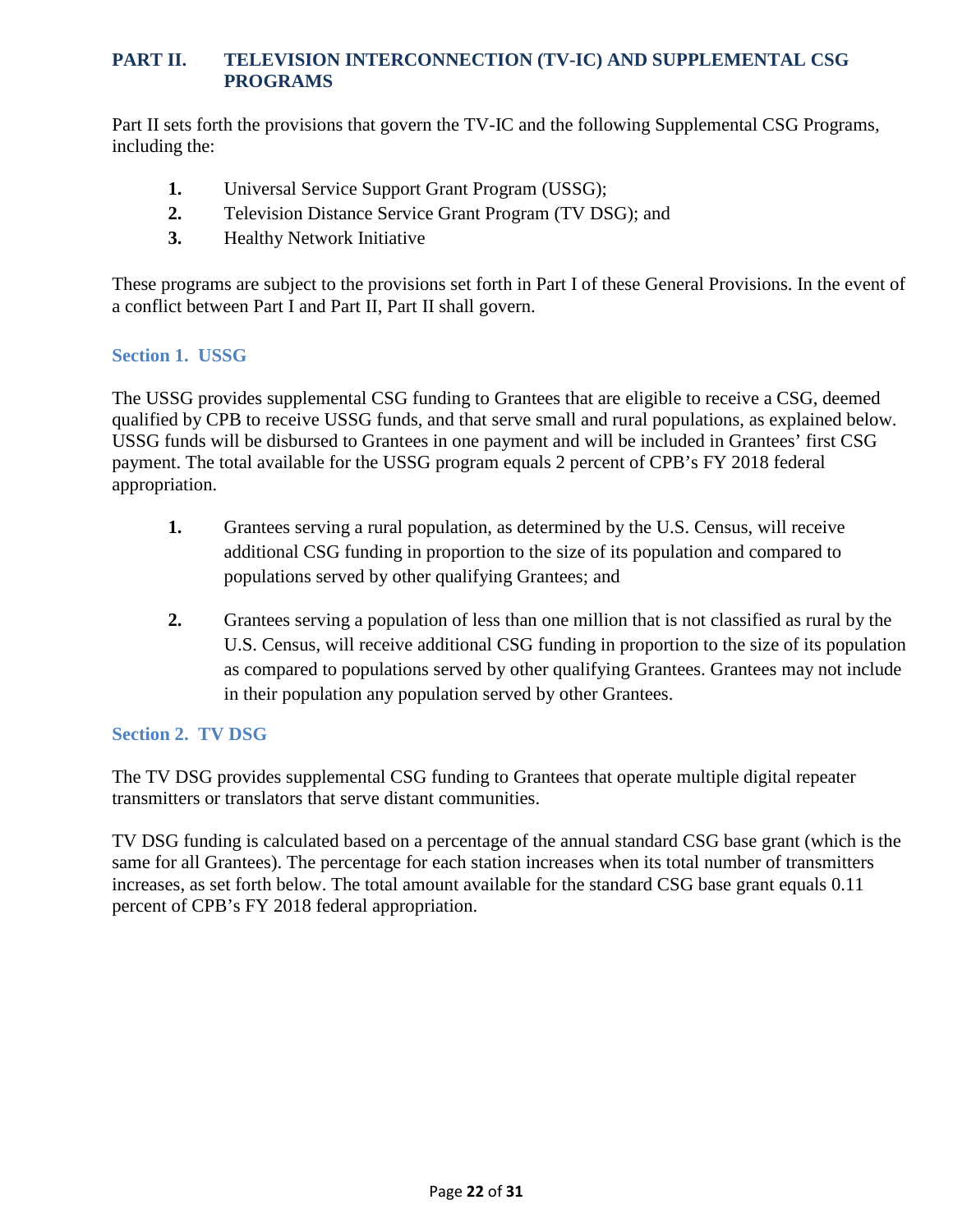| <b>TV DSG PROGRAM</b> |                   |  |  |  |
|-----------------------|-------------------|--|--|--|
| #                     | $\frac{0}{0}$     |  |  |  |
| of Digital            | of CSG            |  |  |  |
| <b>Transmitters</b>   | <b>Base Grant</b> |  |  |  |
| 3                     | 5%                |  |  |  |
| 4                     | 7.5%              |  |  |  |
| 5                     | 10%               |  |  |  |
| 6                     | 20%               |  |  |  |
| 7                     | 30%               |  |  |  |
| 8                     | 40%               |  |  |  |
| 9                     | 50%               |  |  |  |
| 10                    | 60%               |  |  |  |
| 11                    | 70%               |  |  |  |
| 12 or more            | 80%               |  |  |  |

- **A. Eligibility:** Only Grantees meeting the following criteria are eligible to receive TV DSG funding:
	- **1.** eligible to receive a CSG;
	- **2.** operate three or more digital transmitters or transmitter-equivalents (10 translators are considered the equivalent of one transmitter); and
	- **3.** deemed qualified by CPB to receive TV DSG funding.
- **B. Distribution and Use of Funds:** TV DSG funds will be disbursed to Grantees in one payment and included in Grantees' first CSG payment.

Grantees must use TV DSG funds to support local services, including Educational Outreach Activities, Educational Programs, and local content and production.

## <span id="page-22-0"></span>**Section 3. Healthy Network Initiative**

With the evolving media landscape, Grantees are making strategic decisions to streamline their operations, reduce infrastructure, and increase services in order to keep their operations strong. Stations must make significant investments in local programming delivered across multiple platforms in order to maintain and deepen connections to their communities. Simultaneously, Grantees no longer have access to Public Telecommunications Facilities Program and Rural Utilities Service funding, but must frequently replace their equipment and software.

To assist with these challenges, CPB will make up to \$5 million in funds available on a first-come, first-serve basis for FY 2018. If demand exceeds this funding, Grantees will be considered for funding in FY 2019. The funds will be available to Grantees that have entered into a signed agreement after January 1, 2016, to:

**1.** discontinue a substantial majority of its master control operations and secure those services from a JMC provider; and/or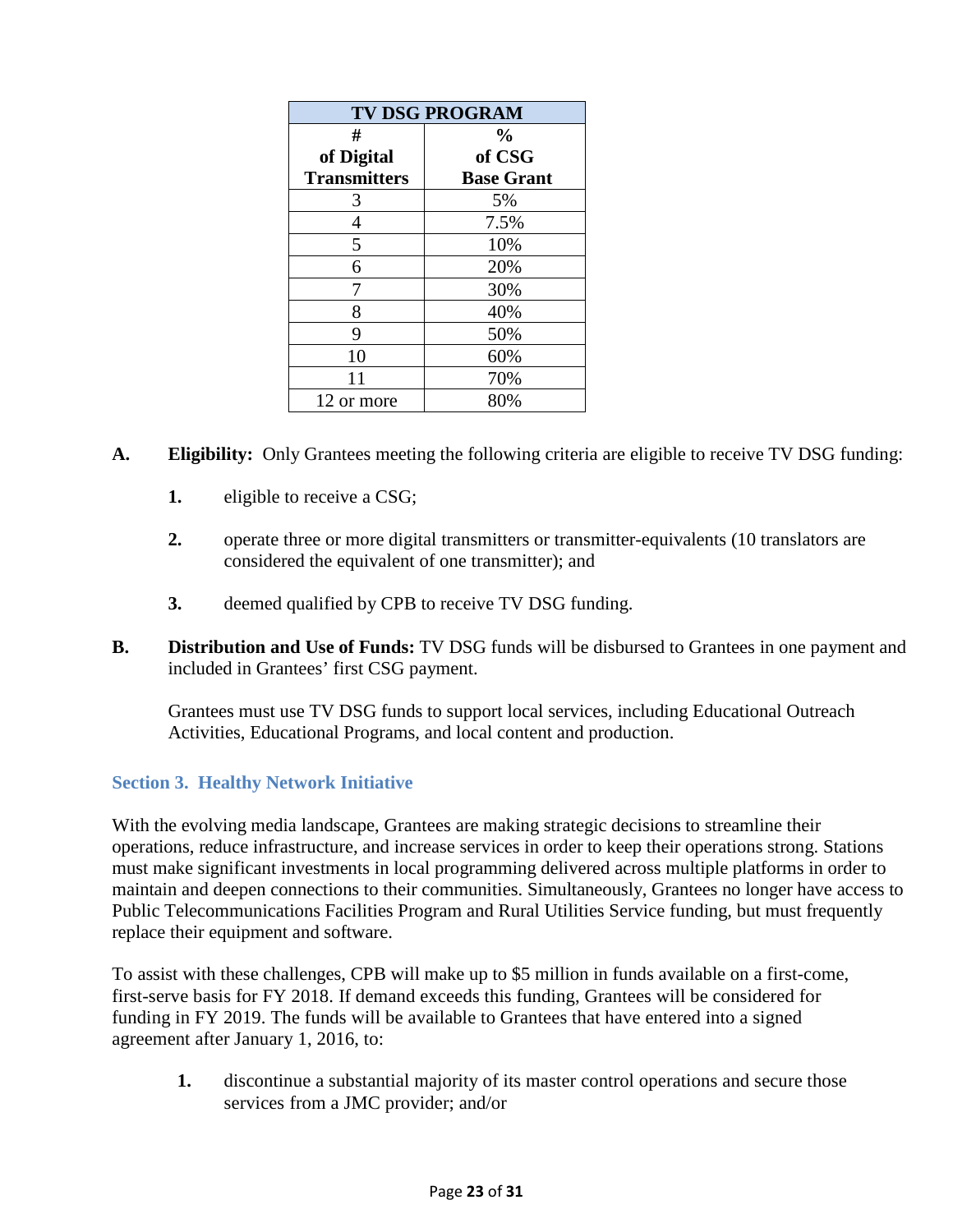**2.** consolidate with another Grantee under one executive management.

Grantee must immediately notify CPB at  $csg@cpb.org$  if it no longer meets the eligibility criteria for the applicable program. If Grantee no longer secures its master control services from a JMC at any time within five years from its ratification, Grantee must immediately return to CPB all funds received. If Grantee ceases to be part of an agreement under one management within 10 years of its ratification, all funds received for that Grantee must be immediately returned to CPB.

## **A. JMC**

Grantees participating in the first year of a JMC will receive \$150,000, paid in two annual installments of \$75,000, beginning in 2018.

Grantee must:

- **1.** not have previously received any CPB funding for JMC services;
- **2.** provide CPB with an executed copy of the agreement governing the JMC; and
- **3.** commit to working with a JMC for no less than five years during which time the JMC must:
	- **a.** distribute Grantee's content streams for broadcast, including acquisition (ingest), preparation and quality control, storage and monitoring Grantee's content streams;
	- **b.** have the ability to integrate with Grantee's traffic system and reduce its onsite or localized broadcast storage needs;
	- **c.** provide on-boarding, training, and on-going service support specific to Grantee's service; and
	- **d.** provide Grantee with access to the full complement of PBS interconnection services.
- **4.** Submit an application electronically to  $\csc{\varphi}$  cpb.org using [CPB's application form.](http://www.cpb.org/grants/healthy-network-initiative-public-television-stations)

## **B. One Executive Management**

CPB will award grants to support two or more Grantees that consolidate their operations under one executive management through a purchase, merger, or an operating agreement. This means an entity that has consolidated these or equivalent titles: president and chief executive officer, chief operating officer, and other leadership positions including, but not be limited to, executive and managerial staff, such as chief financial officer, director of programming, and director of engineering. Mergers and operating agreements must extend for a term of at least 10 years. Contingent on CPB funding levels, eligible stations will receive a total of \$1.5 million, distributed in three equal installments of \$500,000 annually for three fiscal years, beginning in FY 2018.

After the consolidation or merger, Grantees must collectively meet the minimum NFFS in the Television CSG General Provisions and provide CPB with the following documents: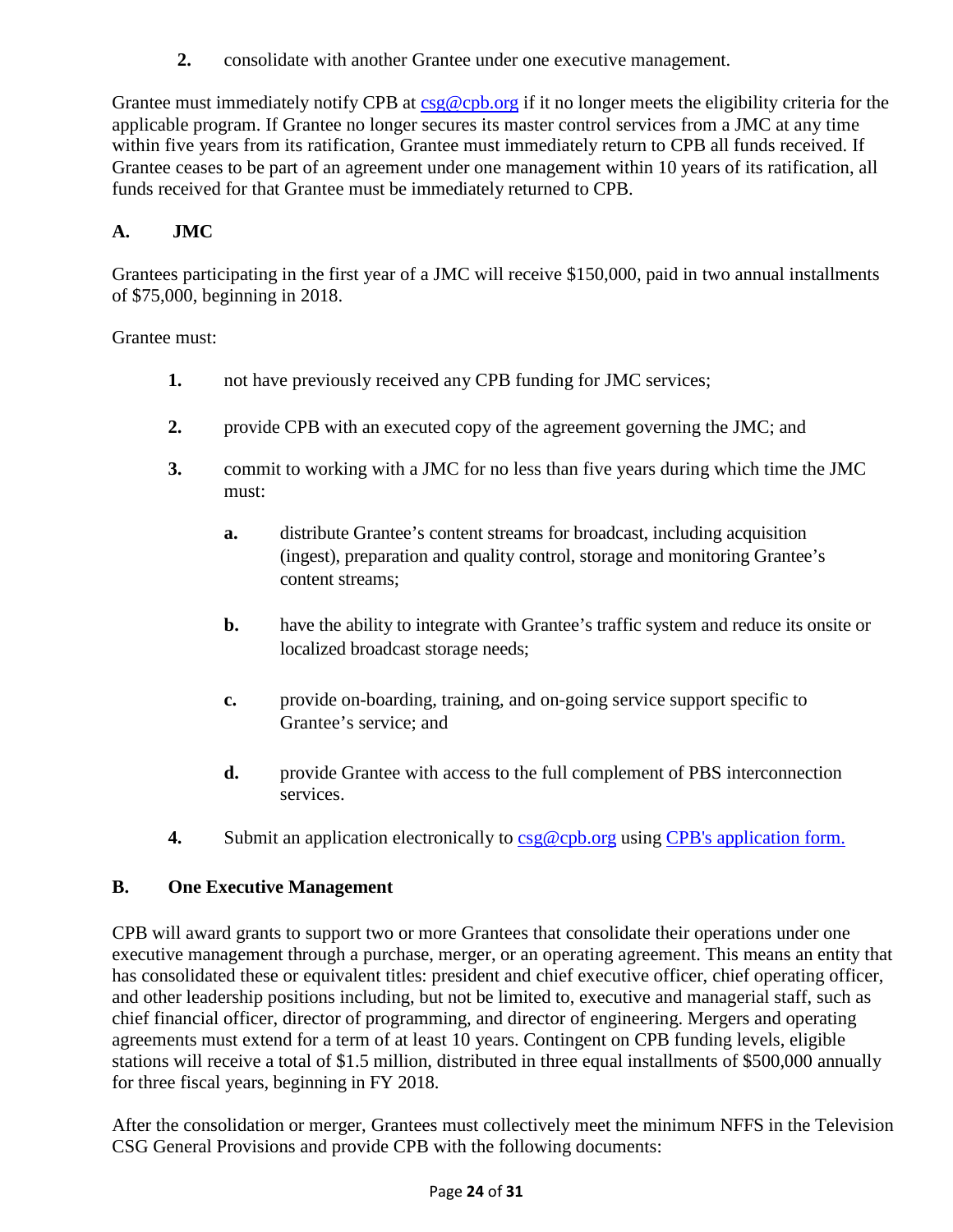- **1.** a copy of the executed purchase, merger or operating agreement, whichever is applicable;
- **2.** organizational charts with the staff and their titles before and after any purchase, merger or consolidation;
- **3.** detailed projected financial information for five years demonstrating the new entity's future sustainability;
- **4.** a copy of all Federal Communications Commission approvals; and
- **5.** submit an application electronically to  $\frac{\text{csg@cpb.org}}{\text{cgb.com}}$  using [CPB's application form..](http://www.cpb.org/grants/healthy-network-initiative-public-television-stations)

#### <span id="page-24-0"></span>**Section 4. TV-IC**

The Communications Act authorizes CPB to assist in the establishment and development of one or more interconnection systems to be used for the distribution of public telecommunications services. CPB will support the public television interconnection expenses in FY 2018 through TV-IC grants to TV stations qualified to receive a CSG. TV-IC awards are calculated as a share of \$4 million. Grantee's share is proportional to its share of the total CSG amount awarded to Grantees.

- **A. Eligibility:** Grantees of stations receiving a CSG are eligible to receive a TV-IC.
- **B. TV-IC Awards:** CPB automatically calculates station's TV-IC awards, and stations are not required to apply for the same.
- **C. Use of Funds:** Stations receiving a TV-IC must expend the same during the period October 1, 2017, through September 30, 2018. Stations may only use TV-IC funds to pay for interconnection and/or program distribution costs. Grantees must return immediately to CPB any TV-IC funds not expended in accordance with these provisions.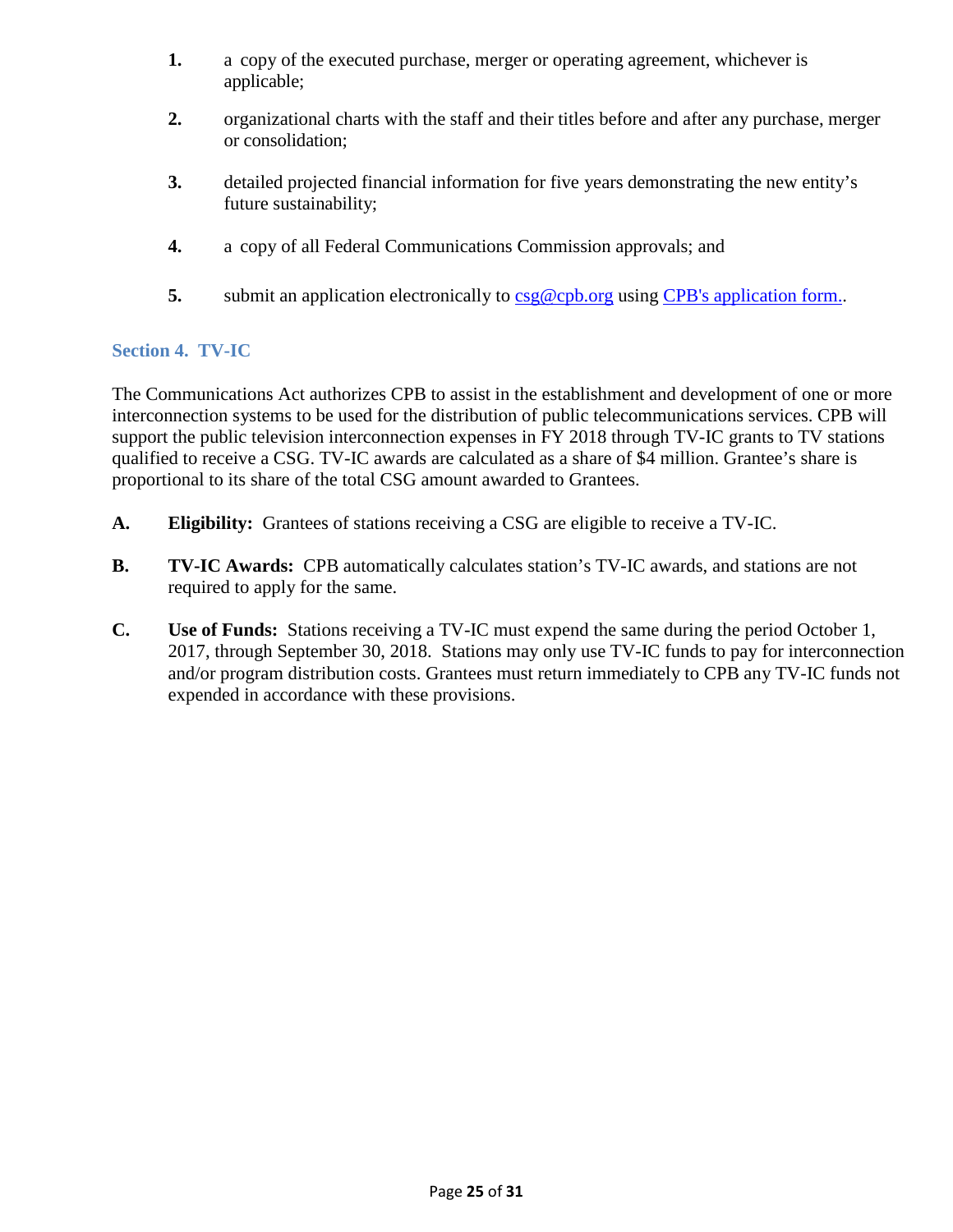

# <span id="page-25-0"></span>**PART III. DEFINITIONS**

The following terms are defined as set forth below.

- **A. Annual Financial Report (AFR):** The financial information that Grantees must annually report to CPB detailed in the FY 2017 [Financial Reporting Guidelines](http://www.cpb.org/stations/frg/) which are incorporated herein by reference.
- **B. Base Grant:** The portion of the CSG which is equal to 0.11 percent of the total CPB appropriation.
- **C. Communications Act Compliance Booklet:** A booklet entitled [Communications Act](http://www.cpb.org/stations/certification)  [Compliance,](http://www.cpb.org/stations/certification) dated June 2016, that explains certain Communications Act requirements applicable to CSG recipients.
- **D. Children's Programming:** Programming targeted to children seventeen years of age and younger**.**
- **E. Communications Act:** The Communications Act of 1934, as amended (47 U.S.C. § 396, *et seq.*).
- **F. Community Advisory Board (CAB):** An advisory body most television stations are required to maintain pursuant to the Communications Act.
- **G. Community Service Grant (CSG):** An FY 2018 Community Service Grant, unless otherwise identified, awarded to a television station by CPB.
- **H. Coverage Area Population (CAP):** The population within a station's coverage area based on contours specified by CPB (consistent with the rules and policies of the Federal Communications Commission) and the most recent population data published by the U.S. Census Bureau.
- **I. CPB:** The Corporation for Public Broadcasting.
- **J. CPB-Qualified Programming:** General audience programming broadcast that serves a station's demonstrated community needs of an educational, informational, or cultural nature.

Programs that are not considered CPB-Qualified Programming include but are not limited to:

- **1.** programming that furthers the principles of particular political or religious philosophies; and
- **2.** programming designed primarily for in-school or professional in-service audiences.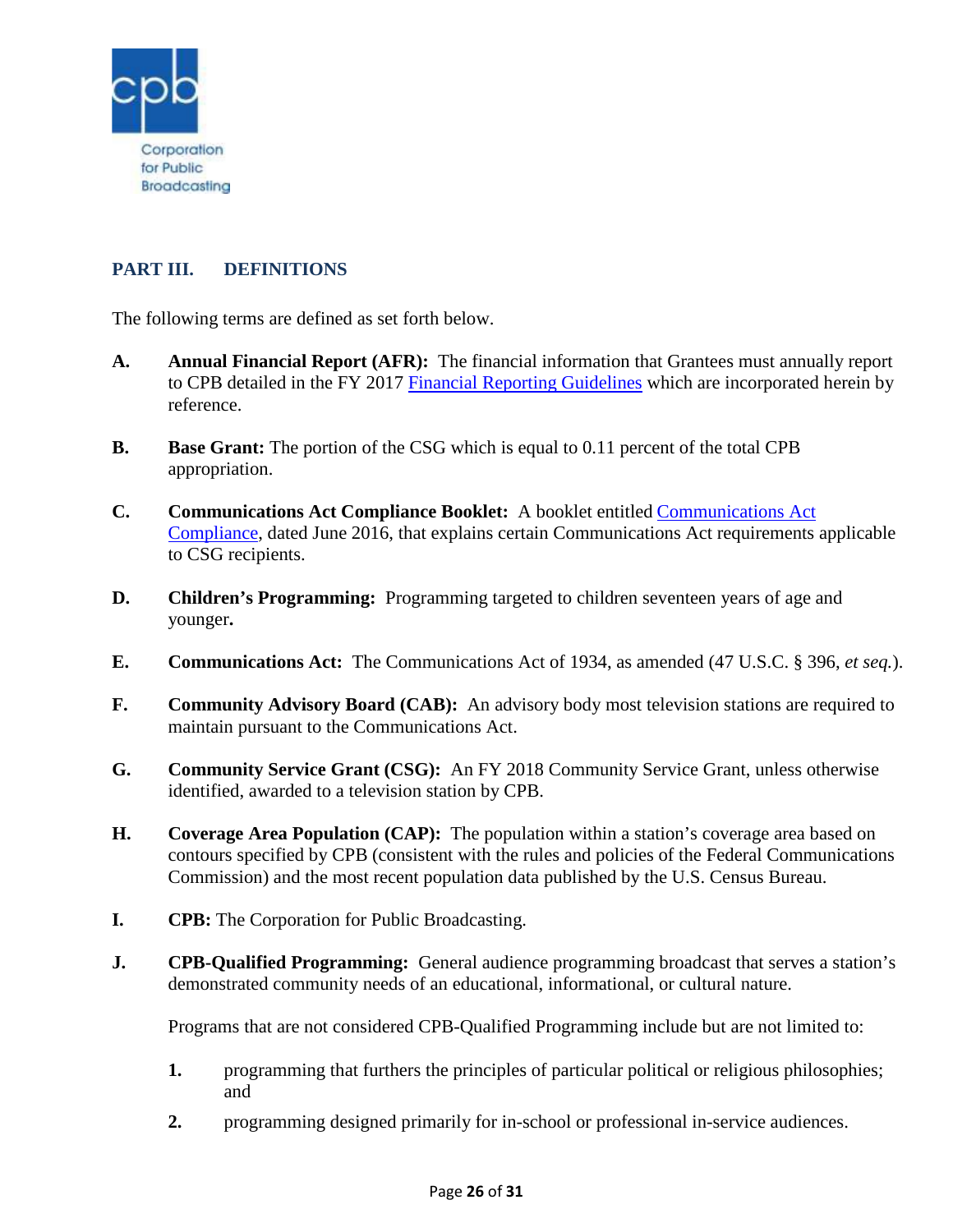- **K. CSG Agreement and Certification of Eligibility:** The agreement each CSG applicant must submit to CPB electronically through CPB's Integrated Station Information System, certifying compliance with the terms and conditions of its CSG, including applicable requirements in the Communications Act and General Provisions.
- **L. Discrete Accounting Requirement:** The use of unique accounting codes by CSG recipients to identify CSG funds – both revenues and expenses, restricted and unrestricted – so that both CPB and an auditor can discretely track those funds within the recipient's accounting system.

CSG recipients are not required to segregate CSG funds in separate bank accounts; co-mingling funds is allowable as long as the accounting system easily identifies transactions associated with a major activity (*e.g.*, department, grant, contract, or other project).

- **M. Eligible Grantee:** A Grantee that is eligible to receive a CSG by meeting the requirements set forth herein.
- **N. Employment Statistical Report:** The Grantee report identifying:
	- **1.** the race and sex, the number of employees in each of eight full-time and part-time job categories (officials and managers, professionals, technicians, office and clerical personnel, skilled craft persons, semi-skilled operatives, unskilled operatives, and service workers); and
	- **2.** the number of job openings occurring during the course of the year.
- **O. FCC:** The Federal Communications Commission.
- **P. Financial Reporting Guidelines:** CPB's instructions on accounting for and reporting on a Grantee's use of CSG funds are set forth in the FY 2017 [Financial Reporting Guidelines,](http://www.cpb.org/stations/frg/) which are incorporated herein by reference.
- **Q. Flagship Station:** When a Licensee has multiple stations, it is the station that the Grantee designates in CPB's Integrated Station Information System to receive the CSG.
- **R. Full-Time Employee (FT employee):** Permanent personnel employed by Grantee, Licensee or a parent company, subsidiary, affiliate, or third-party operator under contract with Licensee:
	- **1.** that possess skills and expertise in the management, programming, production, promotion, development, or engineering areas of television station operations;
	- **2.** that are paid no less than the minimum federal hourly wage plus all benefits that Licensee (or a parent company, subsidiary, affiliate, or third-party operator under contract with Licensee) routinely provides to its FT employees; and
	- **3.** whose terms of employment require working the number of hours that constitute a normal work week at said institution.
- **S. Full-Time-Equivalent Employees (FTE):** Two or more employees who, collectively, satisfy the criteria for a FT employee. However, an FTE need not receive all benefits that Licensee (or a parent company, subsidiary, affiliate, or third-party operator under contract with Licensee) provides to its FT employees.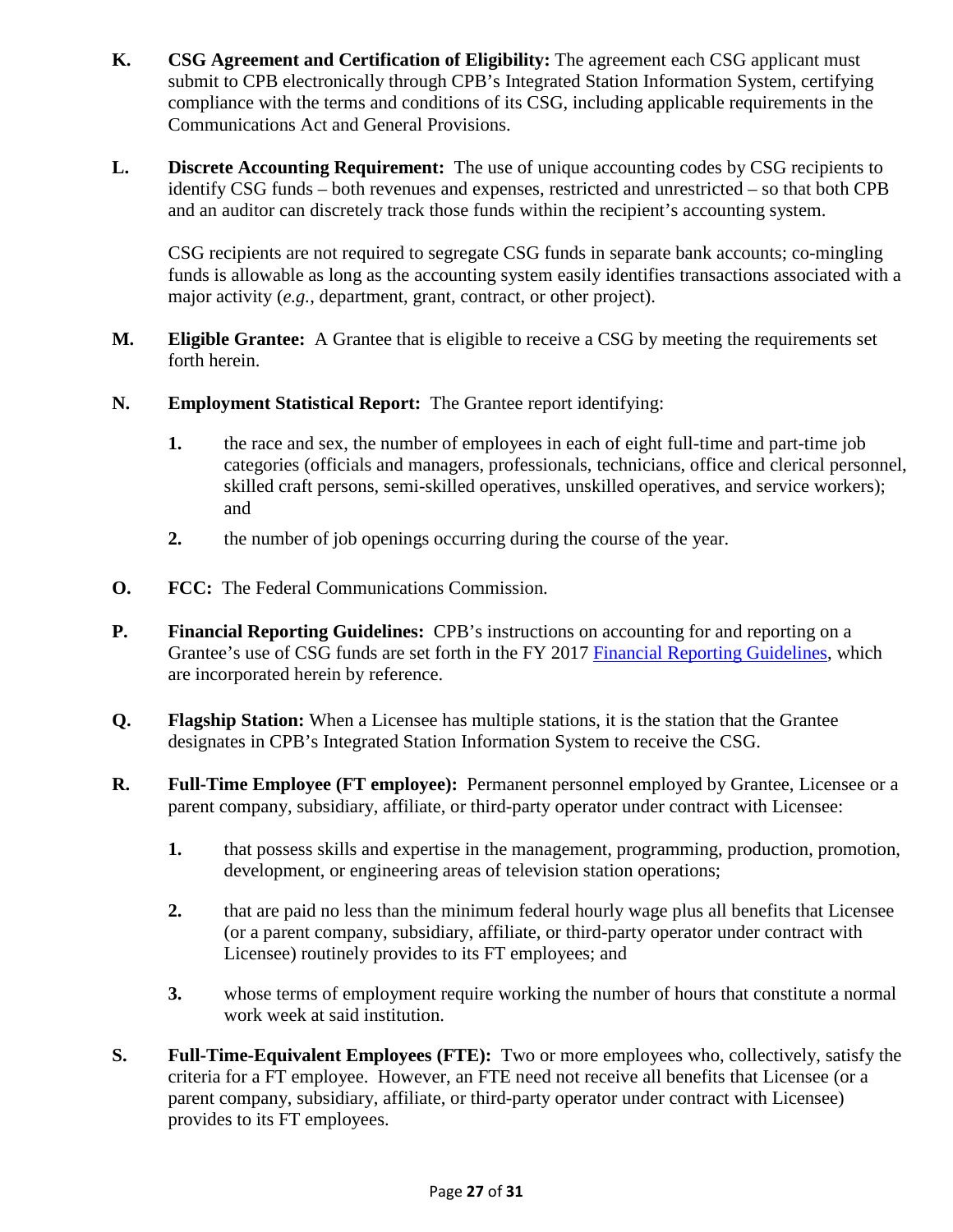- **T. Fully Differentiated Stations:** Stations in Multi-Provider Markets that have at any time lost their CSG eligibility and are applying to the CSG program must broadcast content that is neither duplicated nor broadcast on any other station in its Multi-Provider Market.
- **U. Grantee:** The FCC station Licensee legally authorized to receive a CSG.
- **V. Joint Licensees:** Licensees eligible to receive television and radio CSGs.
- **W. Joint Master Control (JMC)**: A service that provides master control operations for multiple television stations.
- **X. Incentive Grant:** The portion of the CSG that is based on the Grantee's NFFS.
- **Y. Licensee:** The entity with a valid, renewable license from the United States Government to operate a full-power noncommercial educational television station.
- **Z. Licensee Official:** The chair of the Licensee's governing board, or a designated senior level representative of the Licensee, who is not a member of the station's management and who has the authority to enter into binding contracts and agreements on behalf of the Licensee.
- **AA. Local Content and Service Report (LCSR):** The report that Grantees must provide annually to CPB describing the content created, acquired, and distributed to support of its community's needs and interests. The report should include analysis on the reach and impact of online, on-air, and community engagement content and services. Grantees determine what qualifies as local content and service.
- **BB. Multi-Provider Markets:** Markets CPB designates as Multi-Provider Markets, which are identified in Exhibit B attached hereto and incorporated herein by reference. Grantees in Multi-Provider Markets share a single Base Grant, unless they qualify as a Minority Audience Service Station.
- **CC. Nonaffiliated Third Party:** Any person, company, partnership, or other party that is not controlled by or acting on behalf of, or at the request of, the station for the purpose of fundraising, underwriting, or development for the station.
- **DD. Non-Federal Financial Support (NFFS):** The total cash and the fair market value of property and services Grantee received from sources other than the United States or any agency or instrumentality of the United States or any public broadcasting entity, as further defined in 47 U.S.C. § 397(9). Additional details and definitions of what revenues qualify as NFFS are contained in the FY 2017 [Financial Reporting Guidelines,](http://www.cpb.org/stations/frg/) and in the [Application of Principles of](http://www.cpb.org/stations/principles/principlesofaccounting050818.pdf)  [Accounting and Financial Reporting to Public Telecommunications Entities,](http://www.cpb.org/stations/principles/principlesofaccounting050818.pdf) May 2005 Edition, including subsequent amendments thereto.
- **EE. Personal Information:** Contributor names, donor names, or other personally identifiable information.
- **FF. Primary Grantee:** The Grantee that received the largest NFFS in a Multi-Provider Market during Grantee's 2016 fiscal year.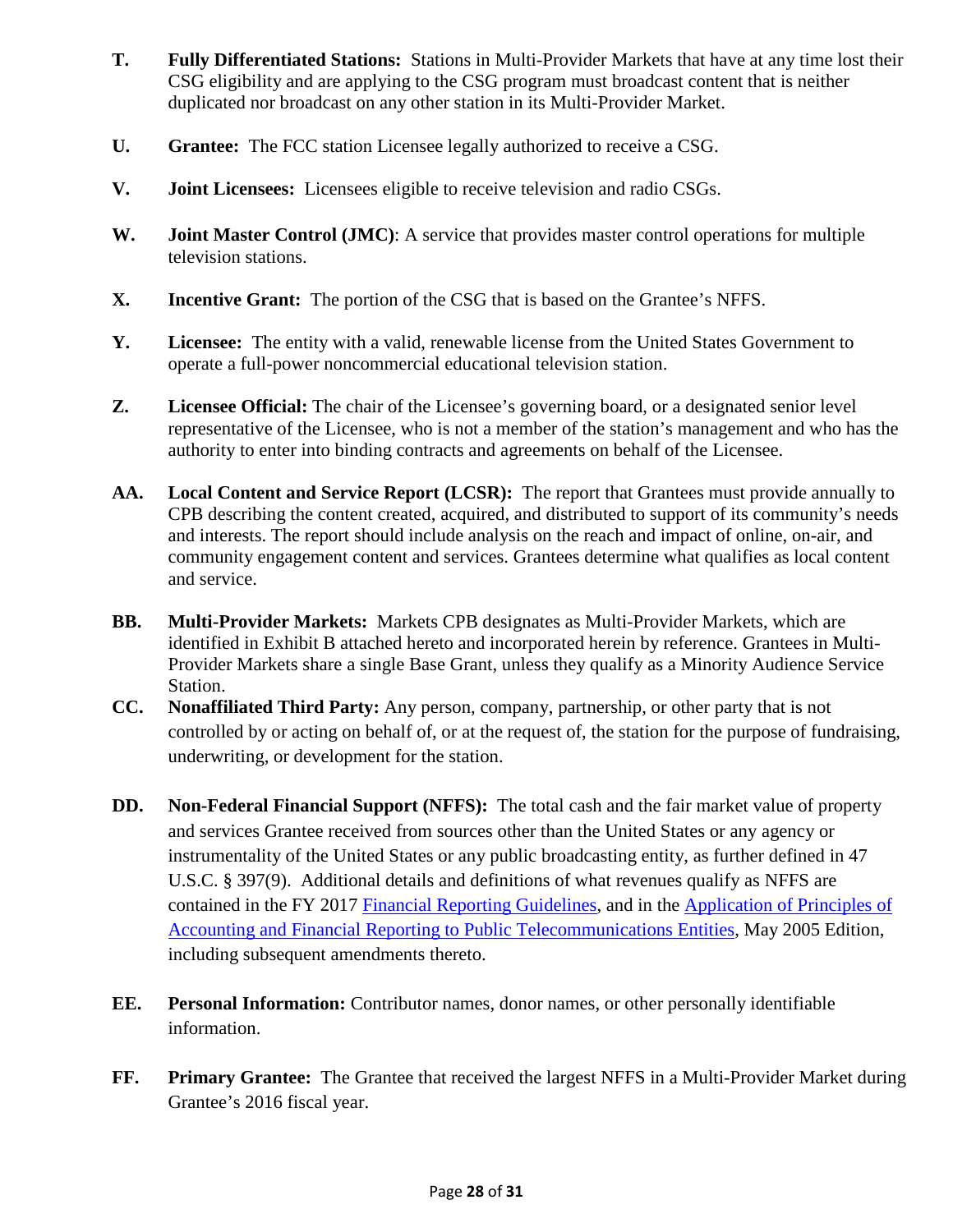- **GG. Program Differentiation Incentive (PDI)[9:](#page-28-0)** An incentive CPB provides to Secondary Grantees in Multi-Provider Markets. In order to be eligible for a PDI, stations must not broadcast duplicate programming on their primary channels on the same day, with the exception of:
	- **1.** children's programming;
	- **2.** news programming; and
	- **3.** one-time programming of local or national importance (e.g., emergency information or presidential speeches).

Stations must annually certify the same to CPB.

- **HH. Secondary Grantee:** A Grantee with NFFS that is lower than the NFFS of the Primary Grantee within a Multi-Provider Market.
- **II. Sole Service:** Stations that operate the only primary broadcast service (radio or television, commercial or non-commercial) within a 50-mile radius from the station's transmitter are sole service stations. A Licensee operating multiple services (television/television or television/radio) serving the same community may qualify as a single sole service station.

Translators do not qualify as sole-service stations because of their secondary status. The presence of a secondary service licensed to another entity shall not preclude an applicant from qualifying for a CSG as a sole-service provider.

- **JJ. Spectrum Incentive Auction:** The FCC auction that commenced in 2016 to reallocate a portion of broadcast spectrum used by television stations and make it available for use by wireless carriers.
- **KK. Spending Period:** The period of time within which CSG funds may be expended, which begins October 1, 2017, and ends September 30, 2019.
- **LL. Station Activities Benchmarking Study (SABS):** The survey collects standard financial and operational information from Grantees. The data is provided to public broadcasting stations and national organizations to support decision-making, understand performance issues, identify improvement opportunities, and achieve defined objectives.
- **MM. Station Activity Survey (SAS):** The survey that CPB uses to collect information on station operations to enable CPB to advocate the interests of public broadcasting, assist stations and other public broadcasting organizations with planning and evaluation, and to anticipate industry trends.
- **NN. Supplemental CSG Programs:** The following programs: Universal Service Support Grant Program (USSG), the Healthy Station Initiative, and Television Distance Service Grant Program (TV Distance Program).
- **OO. Television Interconnection Grant (TV-IC**)**:** A grant CPB provides to Grantees to cover a portion of their interconnection costs.

l

<span id="page-28-0"></span><sup>&</sup>lt;sup>9</sup> The PDI is being phased out beginning FY 2018 through FY 2020.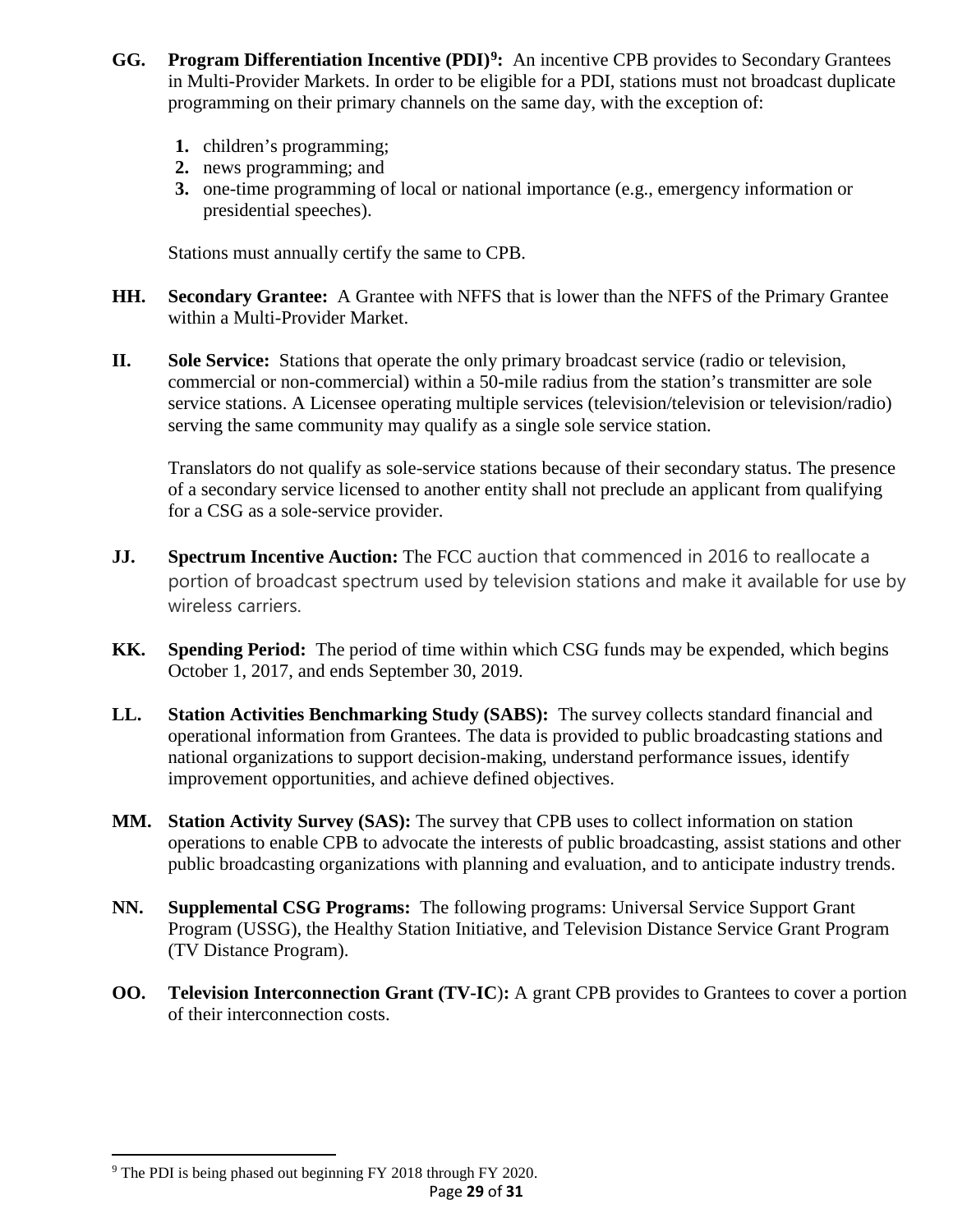## **Exhibit A Documents Governing Grantees**

<span id="page-29-0"></span>Below is a list of documents that also govern Grantee's CSG.

- 1. Fiscal Year 2018 Television Community Service Grant Agreement and Certification of Eligibility
- 2. Financial Reporting Guidelines for Preparing the AFR and FSR (Grantee Fiscal Year 2017 Edition)
- 3. Application of Principles of Accounting and Financial Reporting
- 4. Request for Television Community Service Grant Qualified Licensee Approval
- 5. CPB Consent to Assignment Agreement, 2017
- 6. Adding or Removing Transmitters & Translators Form
- 7. CSG Non-compliance Policy, January 2016